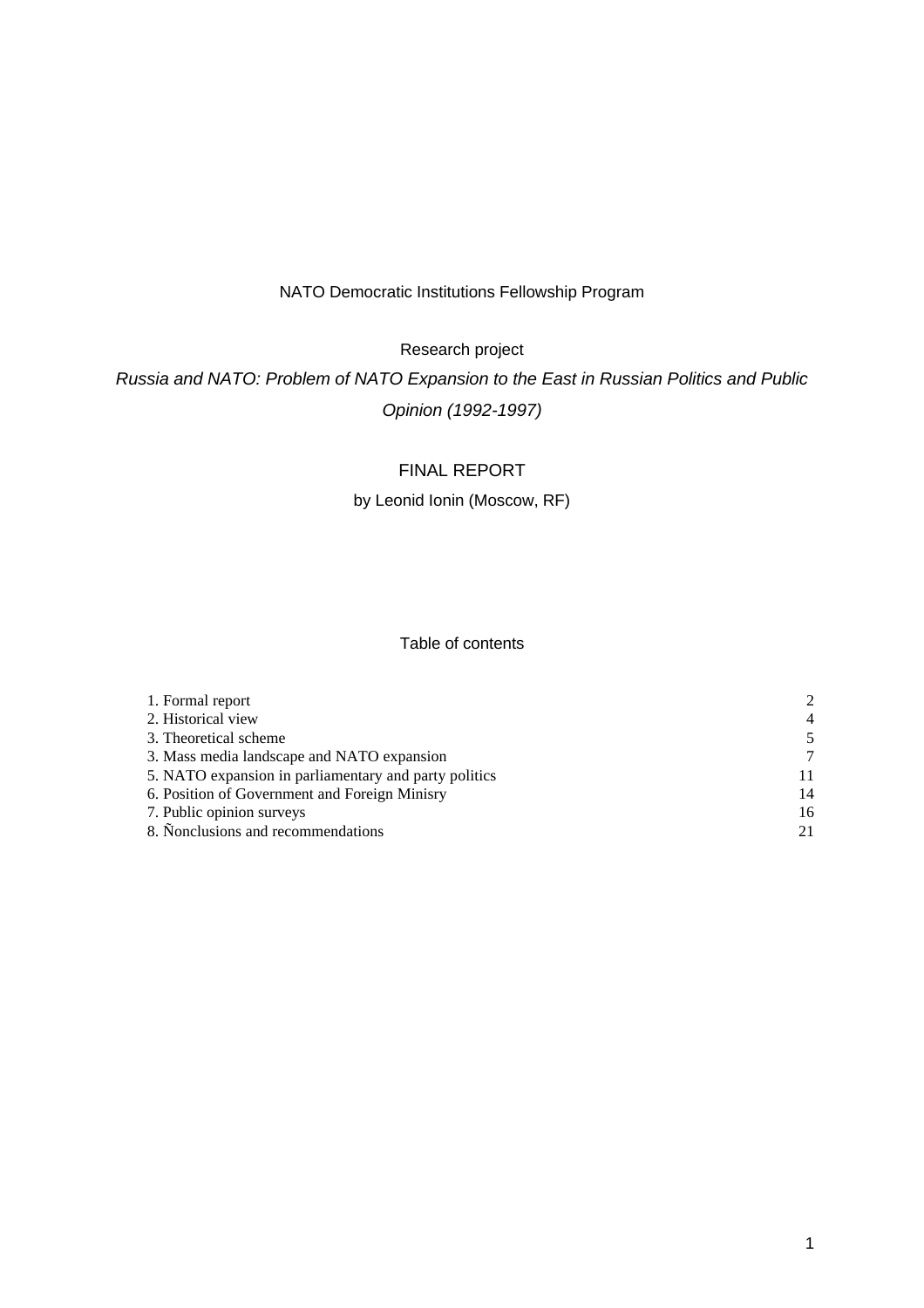#### **1. Formal report**

This final report is the concise version of the end-product of the study of the interpretation of the NATO expansion to the East by Russian mass media, political elites and public opinion undertaken in the frame of NATO Democratic Institutiom Fellowship Program. The end-text (endproduct) consists of 120 pages in Russian language.

On my opinion the main result of the study is the detection of the *deep gap* between the positions of Russian politicians and officials on the one side and the attitudes of the general public regarding NATO expansion on the other side. Insofar as I know, the dominant impression of reviewers of Russian politics and public opinion in Russia as well as in the Western countries is the impression of the absolute unanimity of the Russian reactions to NATO expansion. This opinion is grounded not so much on the study of the real situation in Russia as on the extrapolation of the themes and methods of the traditional Russian discours centered on the problems "Russia and Europe", "Russia and the West". The interpretation of detected discrepancy inside the Russian politics and public life is given in the concluding chapter of the end-text and in the last section of the present final report. On the base of these findings I draw some recomendations concerning the future direction of informational and PR politics of the Alliance in Russia.

Besides that I have worked out during the period of the project the more or less elaborated conception of the difference between the expansionist ideologies, defining and directing the opinions and arguments of the Russian and Western parties in the modern Russia-NATO debates. That is the difference between traditional geopolitical mode of thought and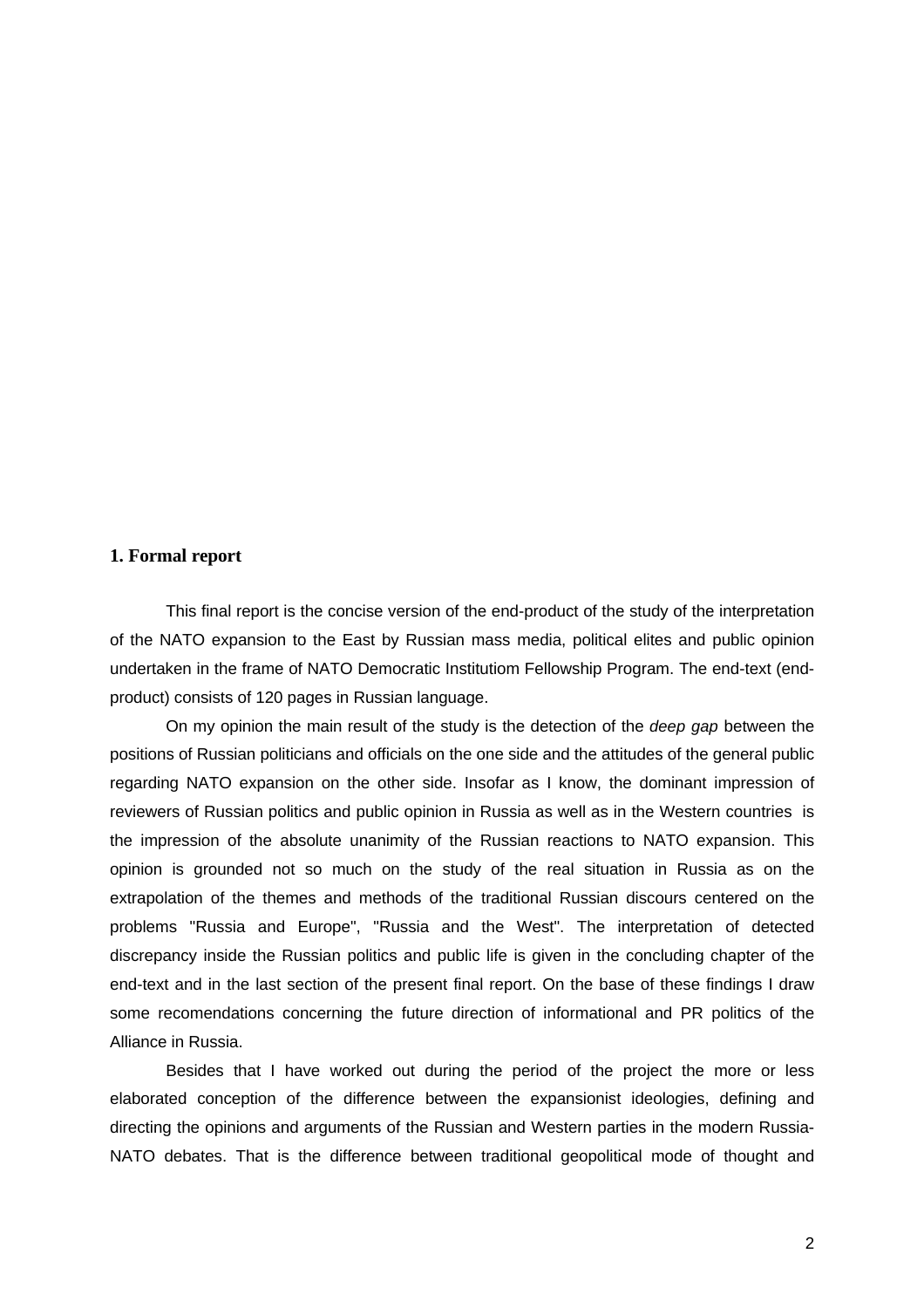contemporary global approach. On the base of this conception one can draw the conclusion about the *assymetrical nature* of the last foundations of the corresponding discourses, the *heterogenity* of the rethoric and the *different potentiality* of both competeng ideologies. This conception is set forth in the chapter 1 of the end-text and shortly summarized in the second section of the present final report.

These two things (the detection of discrepancy in the Russian political and public life and the attempt to explain the nature of competing ideologies) are, on my opinion, the only finding with a good perspectives of further development.

The present two documents (end-product and final report) are only the small part of the total output produced under the roof of the project. During the fellowship time I took part in some scientific conferences, seminars and arrangements for general public in Russia and abroad (Germany, Swiss) where the following lectures have been held and reports have been made on the themes related or directly connected to the problematic of the project. Texts of the lectures and reports under # 3 and # 5 are incorporated into the end-text (end-product) of the fellowship.

- 1. Conference of Ambassadors of the Federal Republic of Germany, called by the German Foreign Ministry, Bonn, March 15, 1997. Theme of my report was "Foreign politics in the area of culture".
- 2. International conference "Römerberg Gespräche (Talks at Römerberg)", Frankfurt am Main, Germany, June 18, 1997. Theme of my lecture was "The Russia's Way - Eastwards or Westwards?"
- 3. Guest lecture at the East European Institute of the University of Fribourg, Switzerland, May 6, 1997. Theme of the lecture: "Russian Geopolitical Thought and the Problem of NATO Extension to the East".
- 4. Discussion at Radio Hessen, Wiesbaden, Germany, March 1997, on the theme "NATO Osterweiterung (NATO Expansion to the East)". Other participants: Karsten Vogt, Member of Bundestag, former Chairman of the NATO Parlamentarian Assembly, Ernst-Otto Czempiel, Professor of Political Science from Frankfurt.
- 5. "Russian Views at the NATO Expansion". Lecture at the conference "Neue Russische Ideologien" (New Russian Ideologies) held in Berlin (Germany) by GSFP (Society for Social Research and Publicistic) on 17-18 of May, 1998.

Above that I have published during the fellowshps time in Russia and abroad following articles and essays related or directly connected with the theme of the project (article under # 4 is partly incorporated into the end-product):

1. Geopolitische Diskussionen in Russland. Zivilisitionstheoretische und ethnosoziologische Grundlagen. (Geopolitical Discussions in Russia. Their Foundations in the Theory of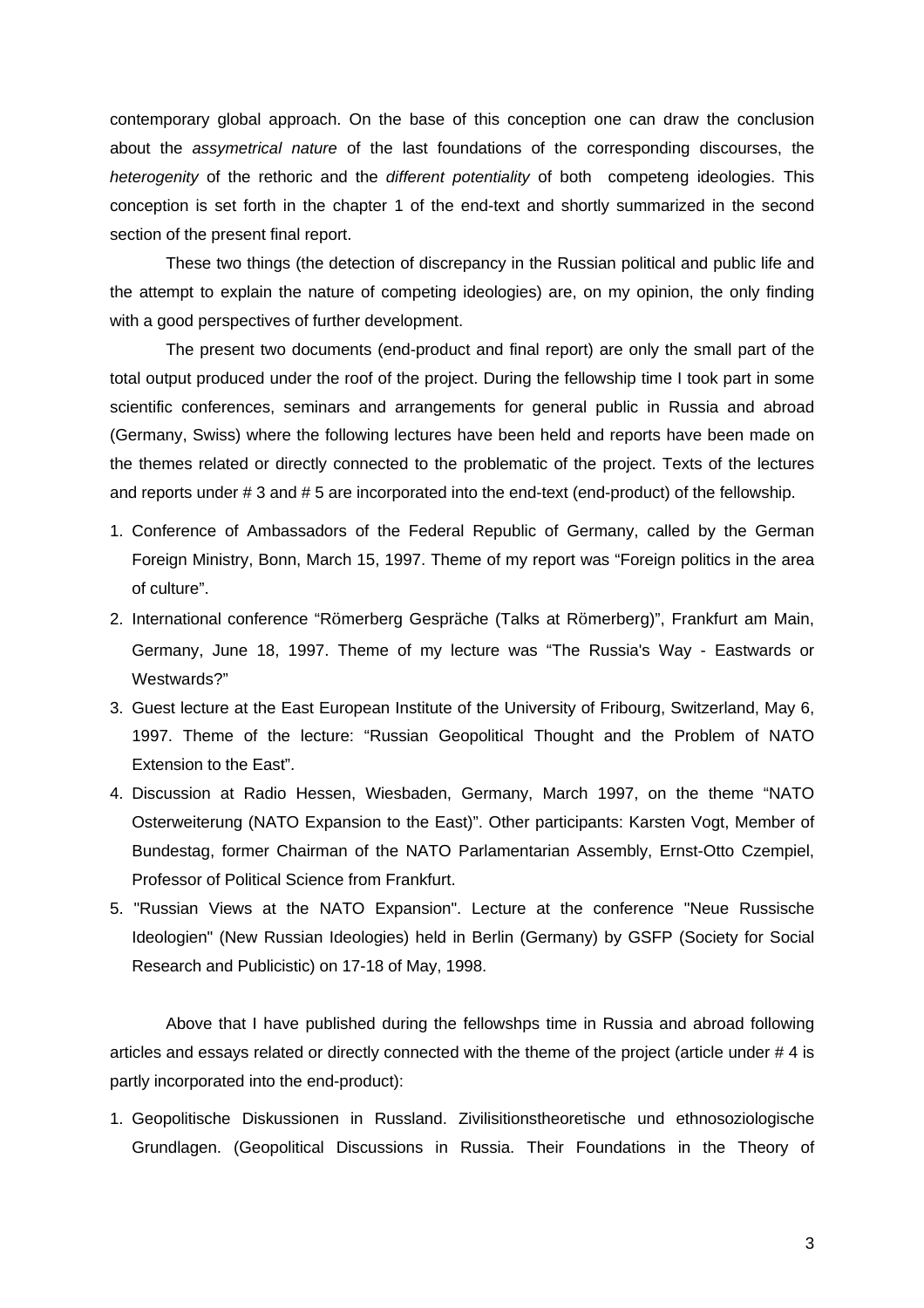Civilisations and Ethnosociology). In: Oswald I. u.a. (Hg.) Sozialwissenschaft in Russland. Bd. II. Deutsch-Russischer Monitoring II. Berlin: GSFP - Edition Berliner Debatte 1997, p. 205-229 (*in German*)

- 2. Allgemeine Rechte und Russische Partikularitäten (Universal Rights and Russian Particularities). In: Zeitschrift für Kulturaustausch, Stuttgart, Germany, April 1997, p. 15-21 (*in German*)
- 3. V teni imperii. Geopolitika v rossiyskoi nauke (In the Shadow of Empire. Geopolitical Themes in Russian Political Science). In: Leonid Ionin. Svoboda v SSSR. Stat'i i esse (Freedom in the USSR. Articles and Essays). Sankt Petersburg, p. 65-117, 1997 (*in Russian*).
- 4. Konservativnaya geopolitika i progressivnaya globalistika (Conservative Geopolitics and Progressive Globalistics). In: Sociologicheskie issledovdniya (Sociological Research), 11, 1998, p. 34-44 (*in Russian*)

## **2. Historical view**

*The content of the corresponding chapter in the end-text: Russia and Europe: traditional views. Westerners and Slavophiles - two main traditional orientations in regard of the relations of Russia and Europe - Communist revolution of 1917 from the standpoint of East-West relations - The Communist time: two blocks strategy. NATO and Warsaw pact in the struggle of superpowers - Resurrection of the old contradiction (westerners-slavophiles) after the fall of the Soviet Union - Geopolitical stance in traditional and modern Russian politics and public discourse - The most influential paradigms in Russian international and security politics.*

It seems to me, that the material of this part is relatively new and original from the point of view of western as well as russian audience. I pay special attention to the most modern theories and positions reflecting the nowaday situation in the relations of Atlantic countries and Russia. Generally speaking, there are two such positions: the Atlantistic one, which concentrate itself on the common grounds of Western and Russian cultures and histories, and so called Euroasian position accentuating the problems of Russian specifica in regard of cultural tradition and mentality as well as geopolitical situation and imperatives of security politics. The last one is position of Russia's selfdependence. The ideas of pure atlantists (as the typical speaker of this group can be called the former Russian Foreign Minister Andrei Kozyrev) are not very popular at the time in Russia. In the end-text a detailed analysis of causes of unpopularity of the atlantist position can be found.

On the contrary, the Euroasian approach is deep rooted in the Russian historical tradition as well as in the heritage of Soviet mentality and in the very characteristic details of the modern social and psychological situation in Russia. The adherents of the Euroasian position (which is more salient in the academic thought and publicistic and therefore can exert more influence on the public opinion, although its influence is limited to the relatively closed political and academic circles) are not representing the point of view of the Russian public in general.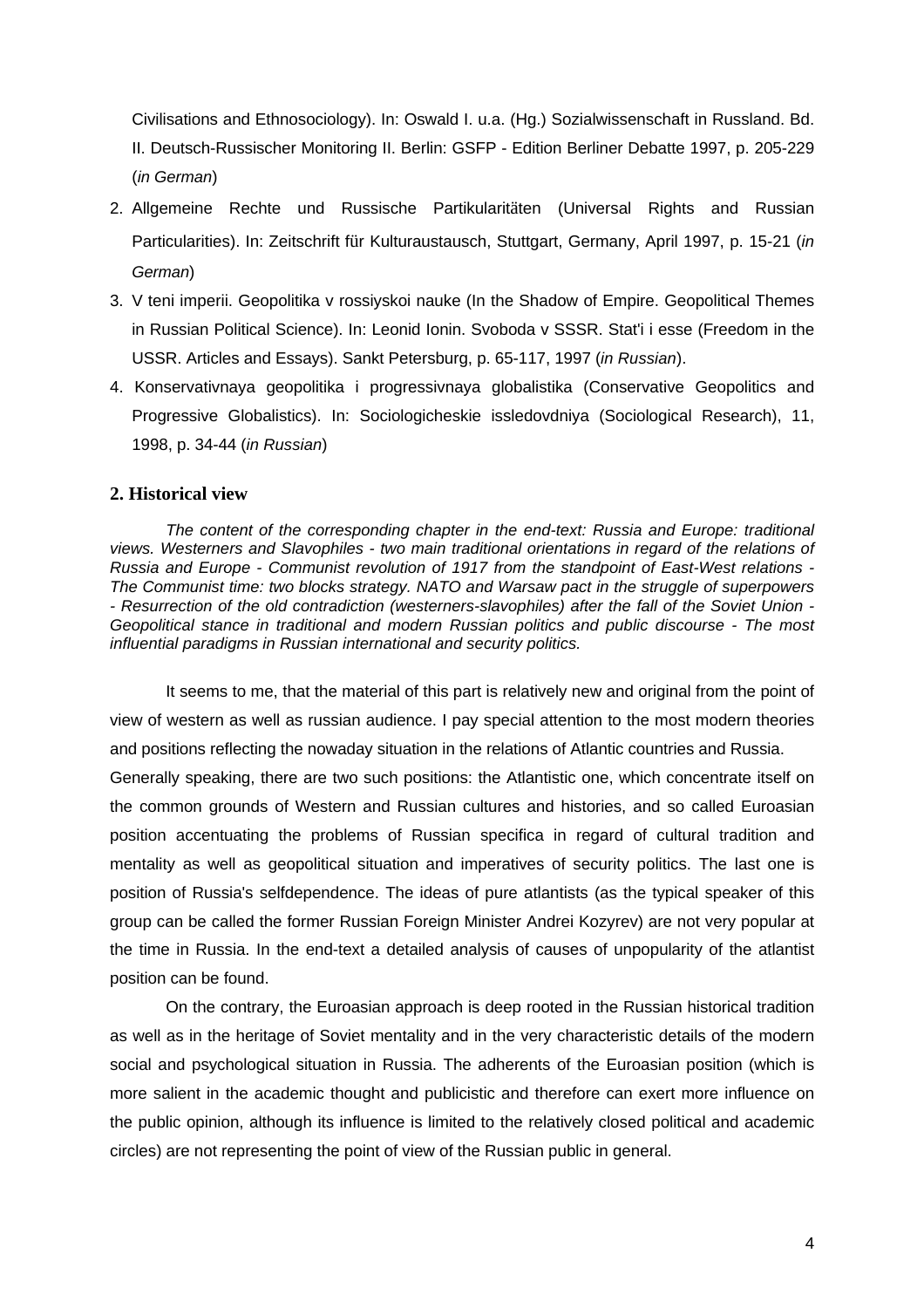However it would be a grave mistake to look at the "euroasianists" as at the enemies of the West and the proponents of Russian isolationism. Euroasianism is very diversified stream of thought; one could roughly divide politically related euroasianists in two branches - hardliners, as, for exanple, the Chairmen of Russian Communist Party G. Zyuganov (details of the different parties positions on regard of NATO should be represented in the fourth chapter of the end-text), and soft or moderate euroasianists, who are ready to collaborate with the West and NATO countries, but retaining their own, i.e. Russia's, interests and priorities. Soft euroasianists with their balanced position in regard to Russian interests and Russian specifica, on the one side, and to global situation and general social and cultural trends, on the other side, ruther than one-sided atlantists should be natural allies and collaborators of the West. This conclusion will be strongly discussed and substantiated in the corresponding chapter of the end-text.

### **3. Theoretical scheme**

On the base of study of theoretical works of different authors of Russian and Western origins and on the base of my own previous historical and sociological knowledge was elaborated large-scale theoretiical model of the explanation of the events in question (NATO expansion to the East), which produce a real alternative to the widespread in Russia geopolitical explanations. Its most salient point is the contrasting of two types of geopolitical or geogtrategical discours. The *first* one is traditional geopolitical thinking closely connected with conservative ideologies, especially in the traditional Russian and German thought (in Russia different Slavophilic tendencies in 19 century, the theory of social and cultural cycles of N.Danilevsly and N.Gumilyov, modern so called Euroasian doctrines of different kinds<sup>1</sup>, in Germany - conservative thought of the 19th century (J. Moeser, A. Mueller and others, early versions of geopolitics, ideologies of the so called conservative revolution in the beginning of 20th century). With this tradition could be related some important movements of the modern Western thought, for example, the influental idea of the "clash of civilization" of S. Huntington. The core of his ideas could be localised as lying in the mainstream of the traditional geopolitical thought of the mixed German-Russian origin.

The second type of the modern geopolitical or geostrategical discourse have just nothing to do with traditional geopolitics. It is a part of the ladge-scaled "project of modernity", which presupposed at the last end the annihilation of particularities of social, national and individual differences and the universal domination of the abstracted view of man and society. There are two principal kinds of this view: the marxist one, represented in the idea of the forthcoming worldwide dominance of communism, whatever form can it take, and traditional liberal-

<sup>1</sup> V teni imperii. Geopoliticheskiye temy v rossiyskoi politologii (In the Shadow of Empire. Geopolitical Themes in Russian Political Science) In: Leonid Ionin. Svoboda v SSSR. Stat'i i ocherki (Freedom in the USSR. Articles and Essays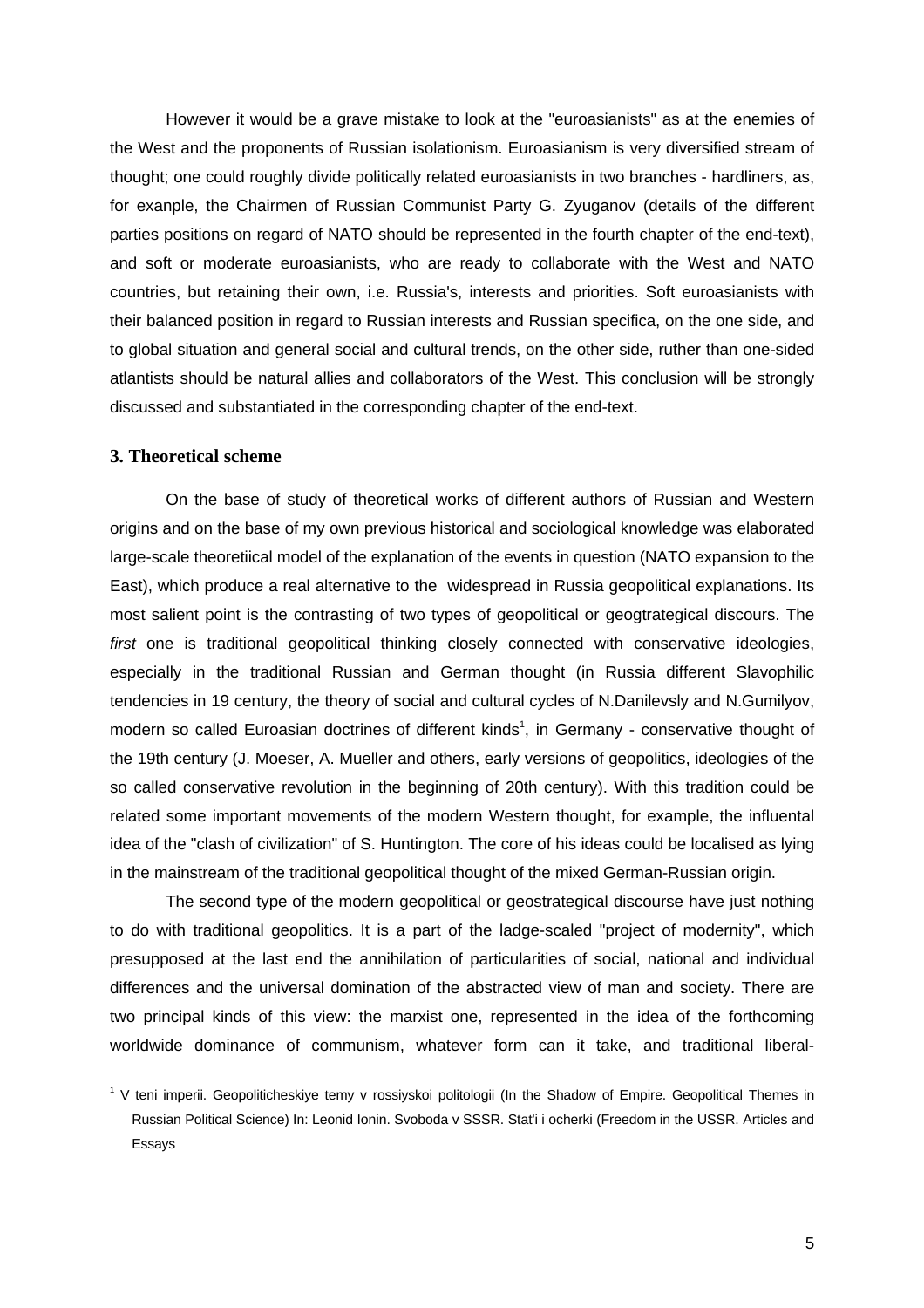progressistic view with its idea of the universal dissemination of the human rights with all corresponding forms and types of political, social, economic and juridical organisation.

The main difference between the former and the latter is the difference between particularistic and universalistic views of human development. On the one side, traditional geopolitical thought would be impossible without the idea of the different qualities of conflicted states, societies and civilizations. The aim is the preservation and proliferation of the "own" specific quality. It schould be impossible without the existence of the specific quality of the "other". This idea logically preupposes the coexistence of different civilizations and world-viewes (the another side of the coin is that this coexistence become inevitably the coexistence of different "fundamentalisms").

On the other side the conmmunist as well as the liberal views, based on the idea of inevitable progress of history in the predestined direction, are intolerable according their inherent nature to the idea of preservation of particularities, needless to say about fundamentalization of social life<sup>2</sup>.

Hence, the geopolitical approach, which make a foundation of the Russian reaction to the ideological, cultural and strageical expansion of the West, and the universalistic globalistic approach, practisised by the Western side, are not *equipotential* ideologies. They have been equipotential at the time when Soviet Union have been exist. The periods of the cold war and so called peaceful coexistence were the periods of conflict of two simmetric and equipotential ideologies both having ambitions and well equipped for the achieving of world dominance. Now, with the collapse of the Soviet Union, the situation have princilally changed. Russia of today, even with her so called imperial ambitions has nothing to do with the late Soviet Union. Russias existence nowadays lacks the motivated force of Soviet ideology, its geopolitical ambitions are not going farther as to preserve in any way the particular character of its life in the ongoing flux of globalization.

Therefore, the actual conflict of NATO and Russia concerning NATO expansion to the East is *assymetrical* conflict. This assimetry can not be reduced to the differences of economical situation or to the technological and military prevalence on the NATO side. The assimetry lies on the level of the corresponding ideological projects. On the side of Russia we have a *particularistic* project, a priory concentrated on the preservation of its specific quality (although not exluding limited expansionistic or even agressive movements, motivated for example by the idea of the unity of all slavic or all orthodox peoples). On the side of the Western alliance we have to do with *universalistic* project, a priory oriented to the aim of global domination, producing corresponding motivation and liberating great potential of ideological, cultural, economical energy.

 $\overline{a}$ 

<sup>&</sup>lt;sup>2</sup> This idea was expounded in details in: Conservative Geopolitics and progressive Globalistics. In: Sociological Research, 11, 1998 (*in Russian*)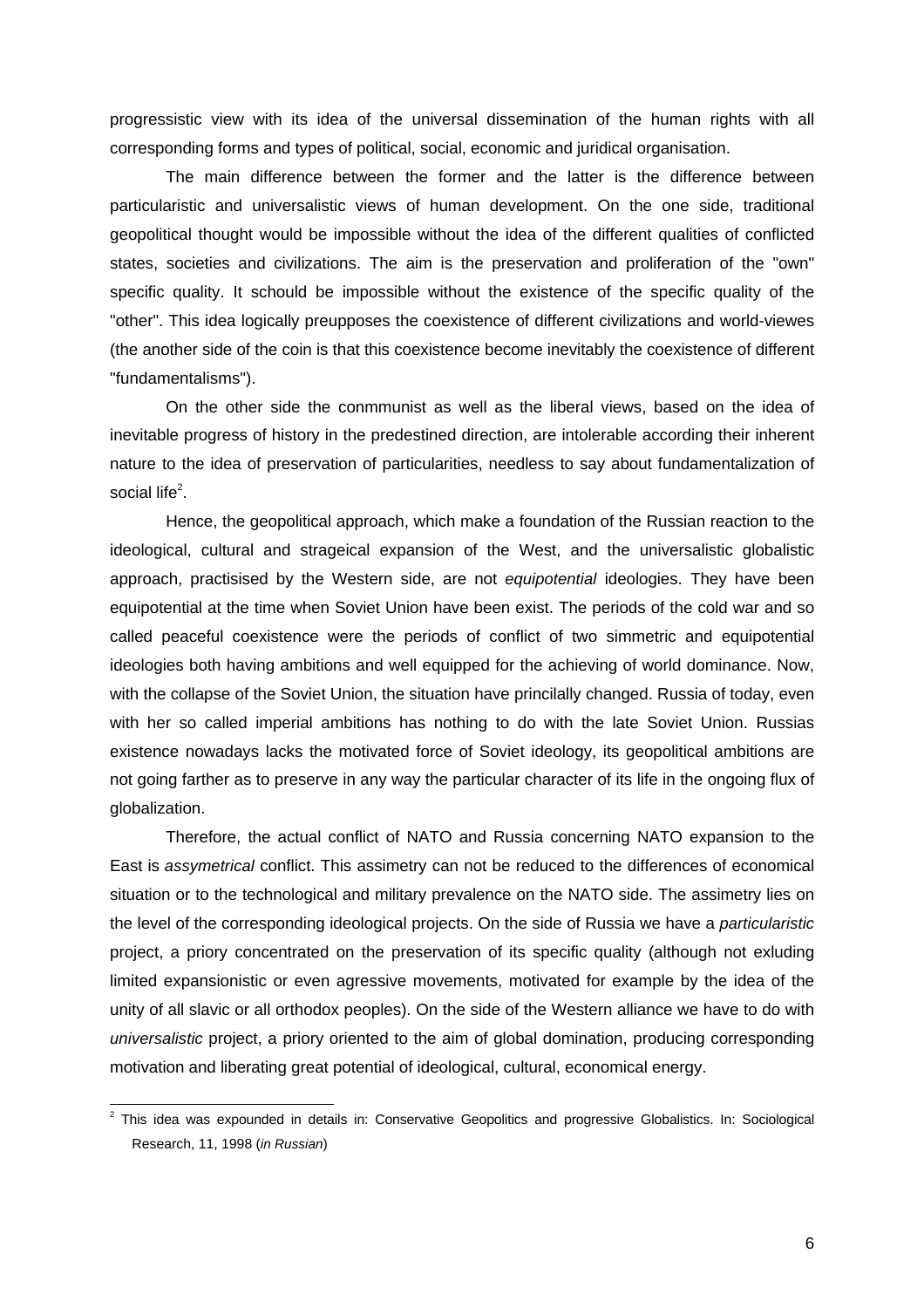That is the schematical representation of the theretical model elaborated for the analysis of the empirical data in the course of realisation of the project.

#### **3. Mass media landscape and NATO expansion**

*The content of the corresponding chapter in the end-text: Russian mass media in the NATO expansion debate - Mass media landscape in Russian Federation: general characteristics - The biggest and most influental newspapers and magazins - Financial sources, editiorial stuff, ideological orientations - Content analysis of main publications on the problem of NATO expansion. - Typical lexica and typical "pro" and "contra" arguments of rival parties in mass media - The change of attitudes to the problem during last years.*

The modern Russian printed media can be divided into three groups. The first one is the groop of journals and newspapers of the liberal-democrativc orientation. To this group belong the big national daily newspapers "Commersant" (The Commercial), "Segodnya" (Today), "Nezavisimaya gazeta" (The independent daily), "Izvestya" (Messages), "Moskovskiye novosti" (Moscow News) and some others. They enjoy the high status in the national politics, execises a high class journalism, have the hard financial foundation. The "Commersant" is edited along with two weekly journals "Commersant Money" (a financial weekly) and "Commersant Power" (a political weekly) by a private holding "Commersant Press".

"Segodnya" is a daily newspaper of the holding "Media Most", led by media magnate Vladimir Gusinskyi, to whom belong besides "Segodnya" three weekly journals, one national TV channel (NTV), two cable channels (NTV Plus and NTV Sport), radiostation "Echo of Moscow", a big national newspaper in Israel and some minor mass media enterprises.

The owner of "Nezavisimaya gazeta" is Logovaz financial group under the leadership of the supposedly richest man in Russia and nowadays active politician (the Executive Secretary of the CIS) Boris Berezovsky. Berezovskyi plays the leading role at the first national TV channel ORT (Public Russian Television). Although the 51% of ORT shares belongs to the state, Russian government pursued by permanent financial problems practically abondened its financial and political partaking in the affairs of ORT and handed the driving wheel to the second big shareholder Berezovskiy who exersise very strong influence on the politics of the channel.

These three (besides "Izvesti'a", "Moscow News" and some others) are the politically most influental national newspapers. But the problem is that their influence is concentrated in the narrow circle of the Moscow politicians and politically engaged population. Their editors and some leading journalists are permanently included in the list of 100 most influental personalities in Russia. But these newspapers recieved very weak responce in the Russian province. According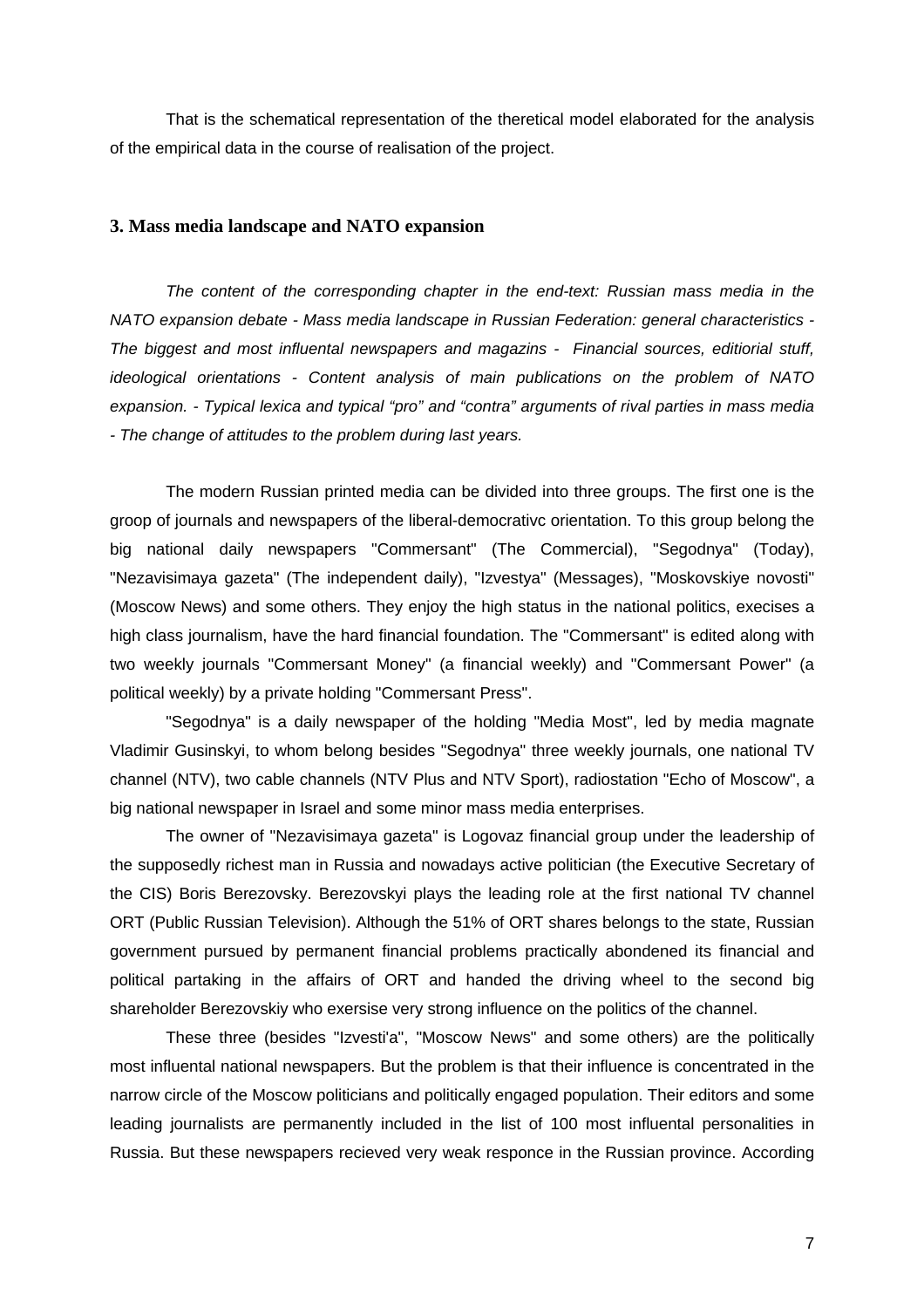the statistical figures in typical Russian big city with population about 500 000 people are distributed from 200 to 500 copies of 8 big national daily newspapers.

The second group is a series of newspaper of communist and nationalist orientation. The most noticeable among them are "Pravda", "Zavtra" (Tomorrow), "Sovetskaya Rossia (Soviet Russia)". The first and the last are the successors of the Soviet dailyes of the same name. They are modest newspapers with limited financial possibilities, low rank journalism. They are not so much news*-*papers as propaganda-papers oriented to the low middle and low classes of population suffering under the really hard conditions of reforms anf financial crysis. Although their critical points against ruling regime are clear and genuine, their circulation is very limited. They are caught in the magic circle: having ambitions of national newspapers they are deeply provincial and even archaic in style, because of all-Russian ambitions they have very limited access to provincial public, because the provincial journalisn they have no perspective in the capital.

To the third group belong the thousands and thousands of regional and local daily and weekly newspapers, which can not be clearly defined politically in the terms of traditional classifications (liberal, democratic, socialist and so on). Regional and local media in Russia (as everythere though) are deeply involved in the fourfold net of the permanent political, administrative, commercial and crimninal struggle. In the contrast to the national media in Moscow, which are under permanent control of the powerful rivals and of central financial and low-enforcing agencies, sources of decision making, edutorial politics and financial connections of the local printed media are opaque and inpenetratable. Shortly speaking, the local media in Russia, born in the turmoil of perestroika and radical reforms, represent until now *terra incognita* for political analysists and political technologists. Nevertheless they are playing the role of uttermost newsmaker and propagandist for the great majority of Russian population.

Another important source of influence are electronic media. In contrast to the newspaper world central TV channels enjoy the higher rating as the local chanels because of their technical level, financial funding and artistic quality. There are six national channels in Russia. The first one, ORT (Public Russian Television) - is a joint-stock company managed practically by Boris Berrezovski. The second channel, RTR (Russian Television and Radio) belongs to the Russian State and is under directorship of the high official appointed by the Government. The third channel, TV Center stands under the control of the group of powerful Moscow banks closely connected with one of the favourites of the future presidential race Moscow Major Yury Luzhkov. TV Center is well known as the Luzhkov's political mouthpiece. The fourth channel, NTV (Independent TV) belongs to holding "Media Most" of Vladimir Gusinskiy. Another two national channels (state owned "Kultura" and private TV 6) are producing mostly entertainment and educational programs and have no pronounced political profile.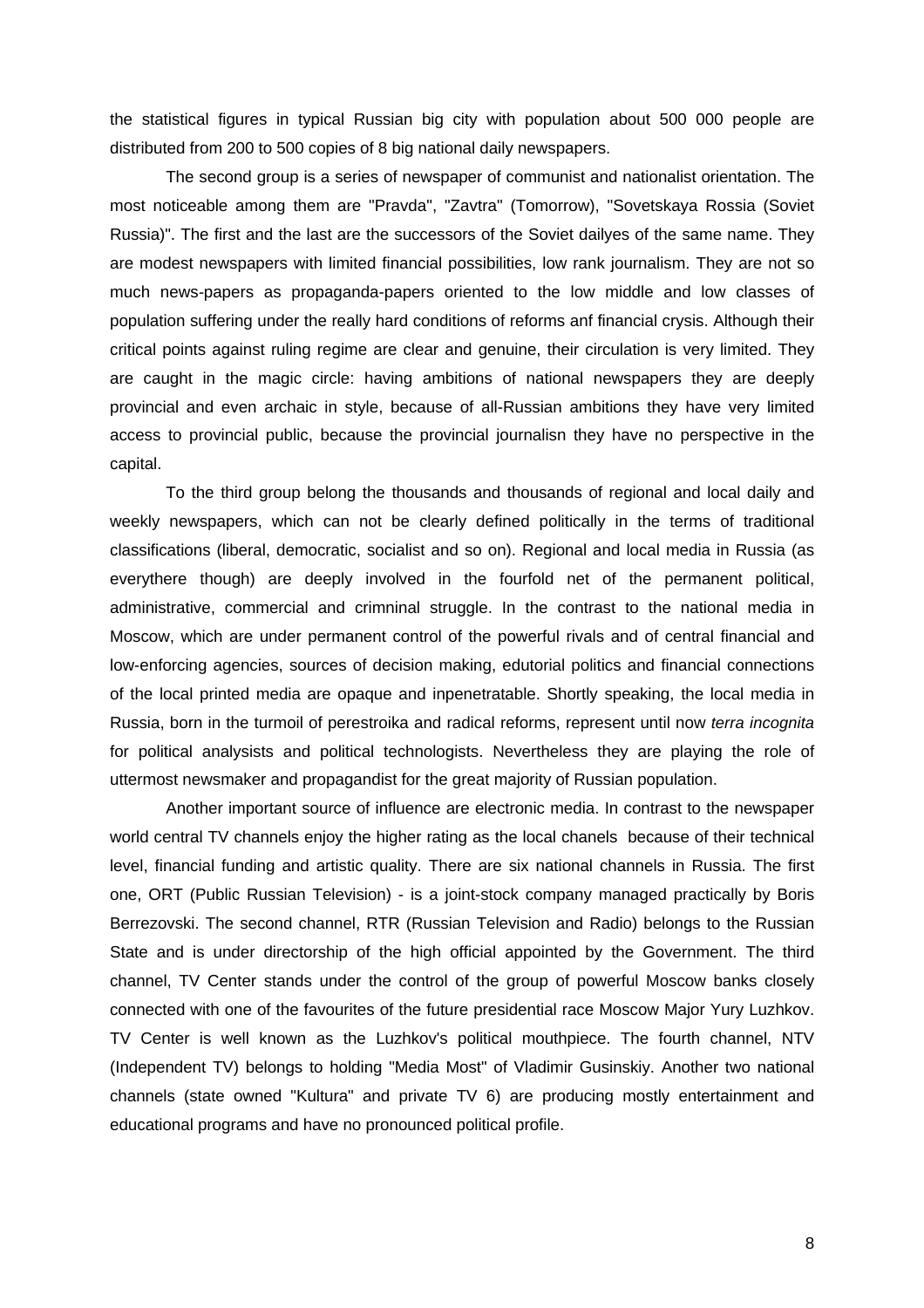Communist and nationalist parties and groups have practically no influence other TV channels. First, second and fourth channels express liberal-democratioc views of their owners. The third, TV Center demonstrate the moderate patriotic overtones characteristic for the Moscow Major. The communists and their allies have no access to TV except in the news and ongoing political debate. But they have a good understanding of TV as a propaganda weapon: 79% of Russians obtain information about international development from television, 60% from radio and 33% fgrom the press. The communist majority of the Parliament have undertook many attempts to intersept the control over the major channels through organizing Supervising Councils from the representatives of the Parliament and leading intellectuals with the function of political and "moral" censorship. All the attempts failed.

The depiction of the features of Russiam media landscape is important in view of the almost unanimous representation of the NATO-Russia debate on the NATO expansion in Russian media. In the Interim Report one and a half year ago I have wrote that all important nespapers, excluding the communist and nationalist publications, such as "Zavtra" and "Pravda", and some other nonsignificant papers, have taken for the time being then not pro-NATO, then at any rate sane and tolerant position, expressed in the practical detailed discussion of consequencesof the expansion for Russia and for Europe in general.

An year and a half ago the balance of materials in the national newspapers and magazins was not on the side of NATO. At that time due to the large-scale arrangements, such as the undersigning by Foreign Minister Primakov of the agreement between NATO and Russia and the results of the Denver Summit of the Eight, the Russian media have come to the conclusion, that Russian President and Foreign Minister have carried on successful negotiations and the whole deal with the NATO expansion was arranged with the minimal possible loss for Russia. That is why the general attitudes were changed. The media newsmakers and analysts have switched themself in regard of NATO-Russia situation up to (1) the debating of successful joining to the Club of Eight, that partly neutralize the negative influence of NATO decisions on the Russian public opinion, (2) the discussion of internal problrms of NATO (financial problrms, relation of NATO to Europian Council, problems between members of the Alliance and so on), (3) on the debating of the prospects of Russian politics regarding NATO and Europe for the next ten or twenty years. The more elaborated interpretation of the interrelations of themes and materials on NATO in the process of developing of the NATO initiatives are to be found in the end-text.

Before the NATO Summit were existed unclear points about the practical cosequences of joining of the East European countries to NATO. Although it could not be a greate surprise, the invitation of these countries to join the Alliance made at NATO Summit in Madrid in July have produced a kind of shock to the Russian media. They began to discover more and more flaws, defects and inconsistencies in NATO-Russian agreement.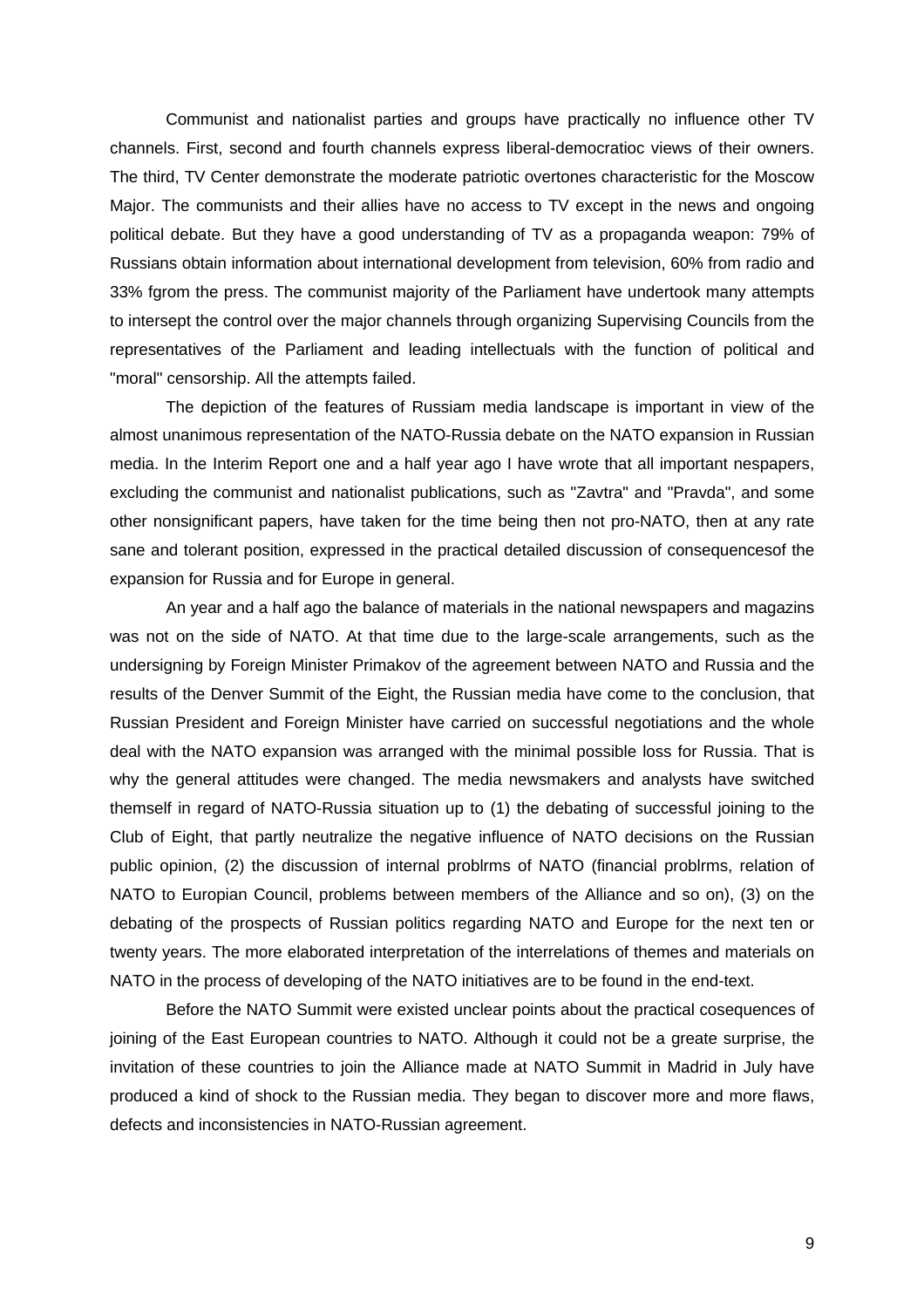I'd like here to sum up the arguments from the mass media debates about the agreement and about NATO expansion in general. Now we have to do with the paradoxal situation: the NATO-Russia Fundamental Act has been signed in Paris but the most important problems were not solved. Too much depends now upon good will of the Atlantic partners of Russia, but almost nothing from the mutual commitments of the parts of agreement. In May 1997 Russian expert A.Pushkov wrote about the unsolved problems of NATO-Russia relations in future<sup>3</sup>. His exposition could be seen as the summary of the opinions expressed by Russiam media of very different political orientations. The NATO-Russia document doesn't contain the juridical garantees against the deployment of the nuclear weapon on the territories of the new NATO members. The declarations of NATO officials on this theme were quite ambigious: for example the former NATO General Secretary W.Klaas have promised to abstain from the stationing of nuclear weapon but found necessary the creation of the infrastructure for the nuclear weapon. In regard to the problem the Russian experts and politicians put the decisive question: could one interprete the statement of NATO highest official that NATO "have no intentions and plans" of deployment of nuclear weapon in East Europe as a clearly formulated obligation or as a depiction of the actual state of events which could be lightly changed in the course of time?

These and another questions were not answered in the NATO-Russia official documents signed in Parisi. Russia had to sign this document in order to "save" its image of equal partner of the agreement; it had and has until now in its disposal practically no means diplomatically or otherwise to oppose the joining the East-Europian countries to the Alliance or to the potential expansion of the nuclear infrastructure or even deployment of the nuclear weapoins at its border in Eastern Europe. From the side of NATO the politics of coordination its action with the Russian side was the politics of "soft blackmailing", as newspaper "Segodnya" ("Today") said. Russia have had no choise exept to sign the agreement, which have not contained the real obligations from the side of NATO, preventing NATO from the actions which could be interpreted as directed agianst Russian security.

Now, after signing the NATO-Russia agreement in Paris (formulated rather as declaration of good intentionns than as the obligatory document) and invitation of Poland, Hungary and Czech Republic to join NATO it became clear that the document have not solved the previous problems but have originated new ones. Nobody have illusions regarding the perspective of ratification of this agreement by the Russian parliament. The parliamentary opposition, which consists from the left parties (communist, agrarians, "Narodovlastye" group) and enjoyed (together with nationalists of Zhirinowsdki) the absolute majority in the State Duma, looks at the agreement as the certificate of high treason of the President. But even more dangerous seems to be the striving of left opposition to bound up the ratification of NATO-Russia agreement with the ratification of the SALT II.

 3 Intrnationale Politik, 5, 1997 (Russian edition), p. 28-34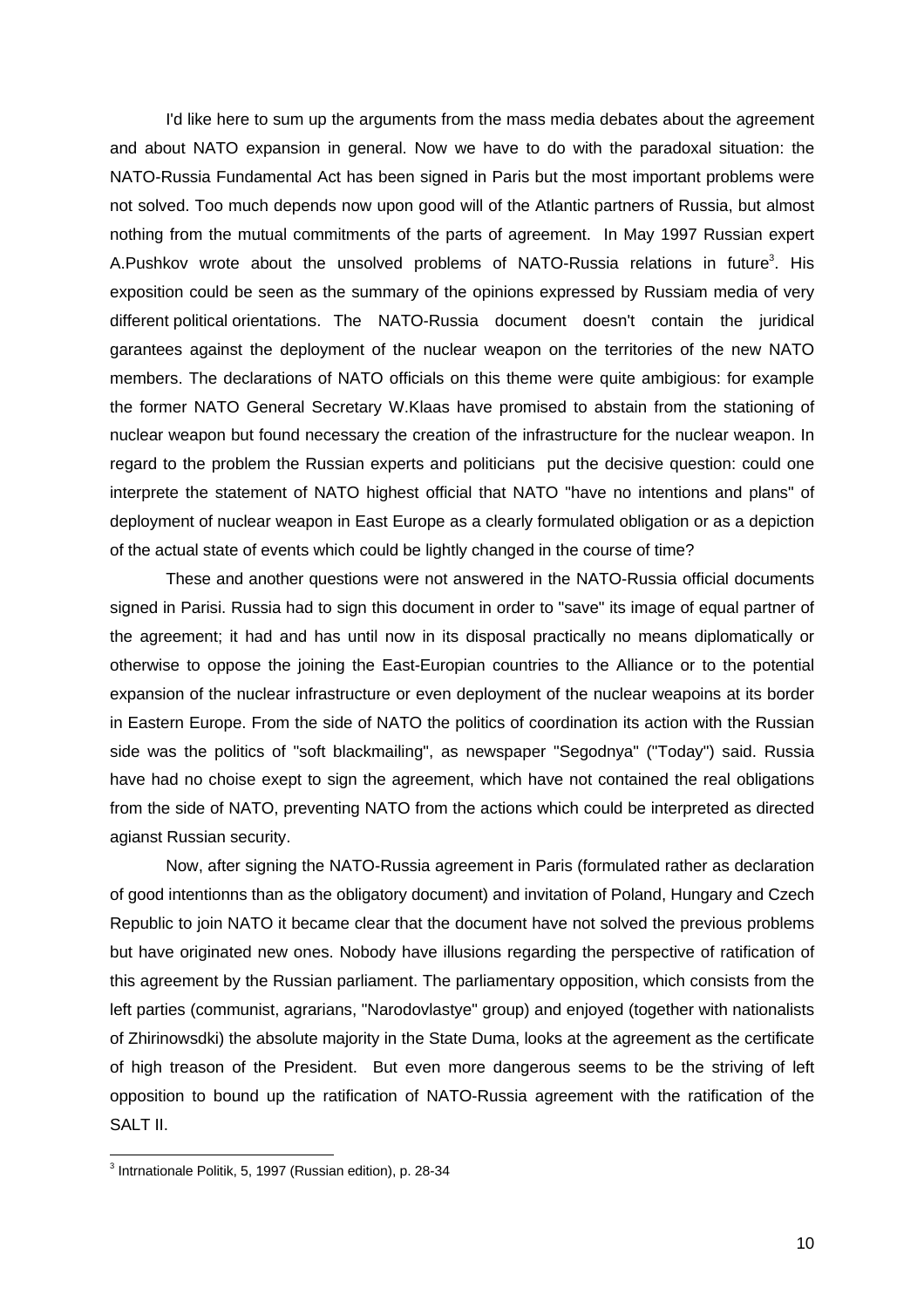Not very inspiring is the fact that oppositional majority reflects the atiitudes of the majority of the parlamentarians of the center and of the right wing too. Russian media formulated two main reasons to be uneasy and suspectful in regard to real interntions of NATO planners. In the middle of the year 1996 the Foreign Ministry of Russian Federation have published the excerpts from the official records of the negotiations of the leaders of the former Soviet Union (Gorbatchov and Chewardnadze) with the leading politicians of western countries on the problems of European security in the years 1990-91. From these documents one can clearly see, that the Soviet leaders have received reiterated assertions, that after the removal of Bertlin wall NATO will make no steps (literally "not an inch", as State Secretary Backer said) eastwards. The positive statements in the same spirit were made by Prime Minister John Major and German Chancellor Helmut Kohl. The main mistake of Soviet leaders consisted in that they trusted the words of their counterparts and haven't tried to get the juridical codification of the future relations between Russia and Western countries. That's the first reason why the Russian leaders are willing to achieve the formal agreement containing codified rules of behavior in military sphere and juridical formulations of mutual rights and obligations. The agreement signed in May 1997 doesn't contain such formulatioms; that's why the Russian political establishment, to say nothing about communist and nationalist opposition, are not very trustful to benevolent declarations of NATO politicians.

The another reason for Russia to be unsatisfied with NATO-Russia sgreement is the practical experience of its realisation. NATO took the decisive part in many conflicts (former Yugoslavia, Iraq) and its action during these conflict were not coordinated with the Russian side. NATO is not sincerely disposed to take into account Russian interests and Russian position on the problems of European security. Not only opposition, but even the politicians which are friendly disposed to the Alliance, are absolutely sure now that the restrained attitude of NATO in regard to further expansion in the direction to the East (i.e. aquiring of Baltic republics and maybe of Ukraina) and the absence of positive reaction to the corresponding declaration of Baltic states are to be explained by tactic calculations and unwillingness to bother the Russian bear before the time comes. At the right time the proper steps would be done, if necessary, without turning head to Russia and taking into account its position.

## **5. NATO expansion in parliamentary and party politics**

*The content of the corresponding chapter in the end-text: The problem of NATO expansion in Russian party politics - The changing party landscape in RF. Results of parliamentary elections in December 1995 - Changes in the party landscape to the end of 1998 - Analysis of contens of parties manifests and declarations, of decisions of parties congresses, of speeches of the leaders - Positions of communist and other left-wing parties. The transformation of communists to national-*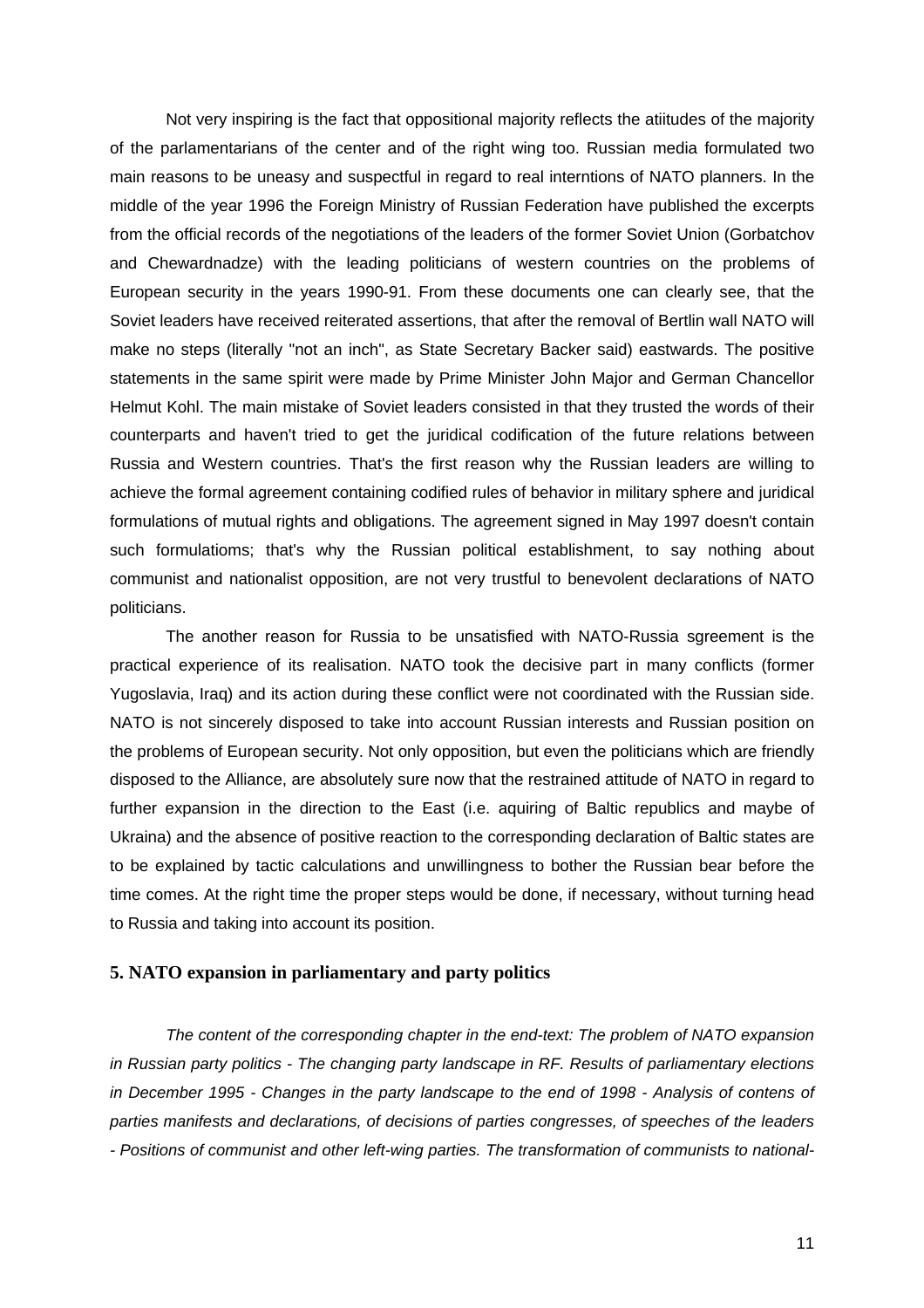*communists - Nationalist parties and groups) - Westernist liberal wing parties - The parliamentary activity of different parties concerning the problem of NATO expansion to the East. The integrated parliamentary decisions.*

Parliamentary and party politics in regard of NATO was not self-dependent and have no strict profile during years 1992-96. Only communists and some connected with them little leftist and nationalist groups and fractions have hold the independent and consequent poilitical direction based on the common for them general anti-western attitudes. For them the problem of NATO expansion were only one more example of the old hate of the West against Russia. Other parties have been playing a game according the rules prescribed by the President and showed no noticeable opposition with the exeption of small tactical questions.

Partly it was due to the fact that parties and the Parliament were almost absolutely excluded from the process of decision making. Now then the process of NATO expansion have gone to far to be ignored and on the agenda stands the approvement and ratification of the agreement between Russia and NATO, the Duma having been controlled by communist, left wing and nationalist parties and groups is demonstrating a great activity and attempts to play the leading role in the process of consolidation of Russian political elites.

The Russian parliamentary system as it exists nowadays was born in 1993 when by the President Yeltsin's decree was dissolved the Soviet-style Supreme Soviet, peoples referendum voted for the new constitution and according that constitution was elected the new Parliament (State Duma). From the very beginning the majority of places in the Parliament was taken by the represetatives of left-wing and nationalist parties and groups. The left parties had even more success at the parliamentary elections in 1995. Since that time communists and their allies have relatively stable majority in Duma, and although they have not in their disposal enough votes to make any of their suggestions to proceed automatically, they are strong enough to be able to reject any objectionable suggestion.

The majority of places in the Parliament belong to CPRF (Communist Party of Russian Federation) and its alies Agrarian Party and "Narodovlastie" group. To so called democratic opposition belongs the Yabloko (Apple) movement of Grigoriy Yavlinski, which votes sometimes together with left parties.

To the right wing can be counted the governmental party NDR (Our House - Russia) led by former Prime Minister Viktor Tchernomysdinand "Russian Regions" gpoup. The second strong parliamentary fraction LDPR of Vladimir Zhirinovski is in the process of constant redefinition of its position; its members vote situationally and often join the side which can promise more benefits for their party and Zhirinovski personally. Nethertheless they are anticommunist in their fundamental attitude.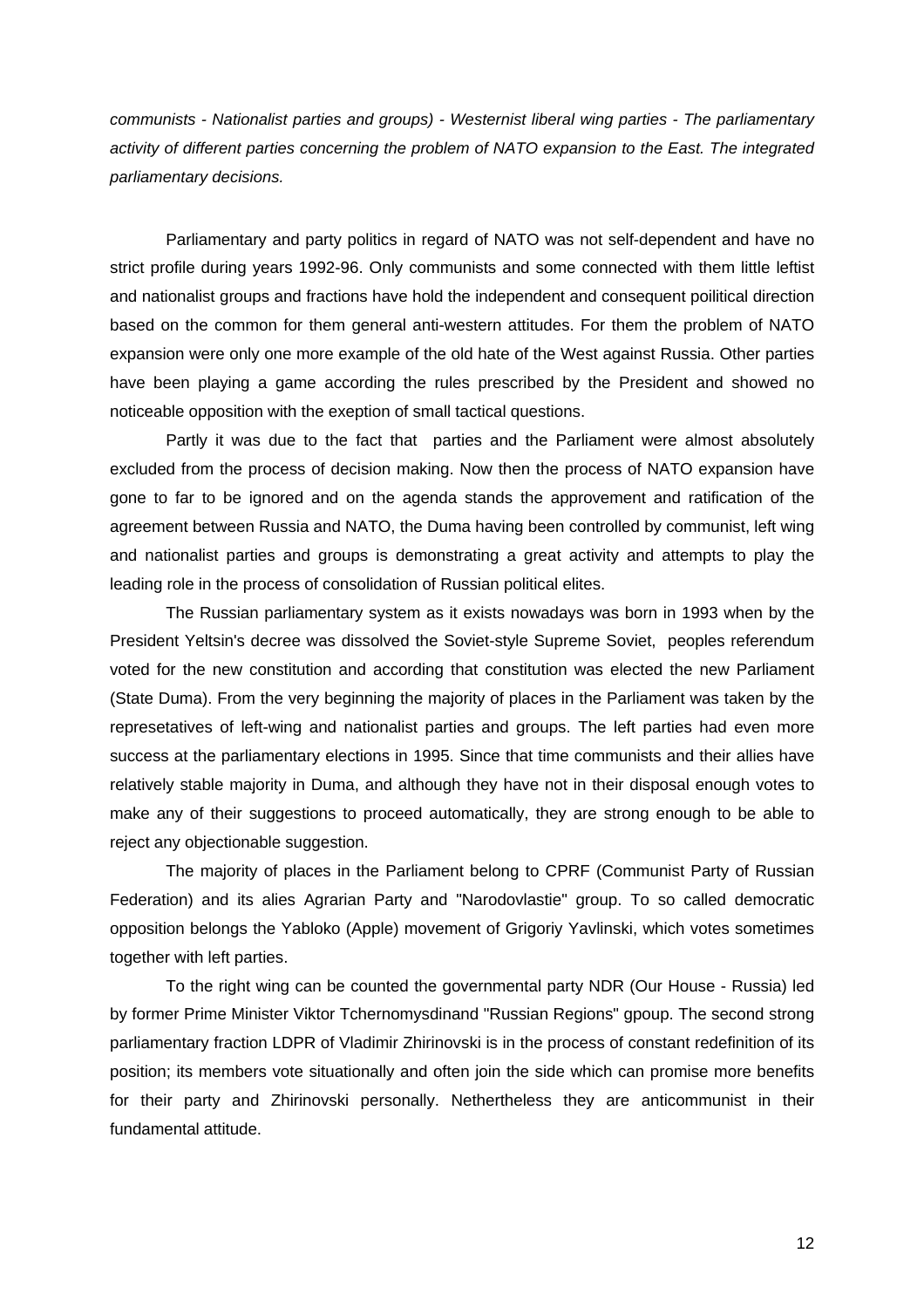Such a distribution of places in the Parliament (one have take into account the strong party discipline in left-wing section, which prevented the voting not in accord with the decision of party leadership) leave for the government practically no chance to design clear and coherent reformist course. During all these years every urgently needed political and economical measures weres blocked by the communist majority and the formation of the reformist policies took place by means of the quite ambigious mechanism of presidential decrees instead of fully legitimate prliamentary decisions.

All the more interesting that the problem of NATO expansion to the East have unified all parties and groups in the Parliament and created almost full consensus in Duma practically at the first time in its short history. In order to give organisational expression to this consensus some left-wing Duma members under leadership of Deputy Chairman of the Duma Sergei Baburin have initiated in February 1997 the organisation of the interfractional group "AntiNATO" with declared aims of consolidation of the Parliament against NATO expansion, information of Russian and international public about the dominance of antiNATO attitudes in Russian society, the initiating and support of the laws necessary for Russian and international security, the acceleration of the integration (including military) of the CIS countries. The AntiNATO declaration was signed by almost 300 Duma members including practically all members of communist and Zhirinovski fractions, almost all the agrarians and "Narodovlastie" members, about half of the members of the right-wing and centrist NDR and "Russian regions". Only Yavlinski's Yabloko group refused to join AntiNATO group.

Although that group have not demonstrated extraordinary activity inside and outside the Parliament it have made some successfull steps in the direction of consolidation of partliamentary and public opinion regarding NATO expansion. Not very typical, i.e. relatively moderate attitude of the representatives of this Duma "Resistance Commitee" have been expressed in the text, prepared by the "Russian regions" parliamentary group. The analysists reveal the "play factor" in the NATO expansion debates: they are "attempts to inveigle Russia into play battles against virtual dangers in the informational space, against shadows and mirror reflections of real dangures"<sup>4</sup>.

One can formulate the main aims of this play. *First*, the western players are pursuing the aim to aggravate the relations between Russia and another CIS respublics and to prevent the possibilities of any kind of integration. *Second*, they are trying to provoke Russia to enter into strategically unperspective alliances with the "pariahs" of Muslim world (Iraq, Libia and others). *Third*, they want to compell Russia to ratify the SALT II treaty, what would be a real loss for the Russian security. *Fourth* - last but not least - the hard position of NATO countries concerning expansion to the East have an aim to push Russia to the proclaimed by its enemies position of

 4 Rasshirenie NATO. Antirossiyskaya igra (NATO expansion. Antirussian game). Moskva, 1997, p. 29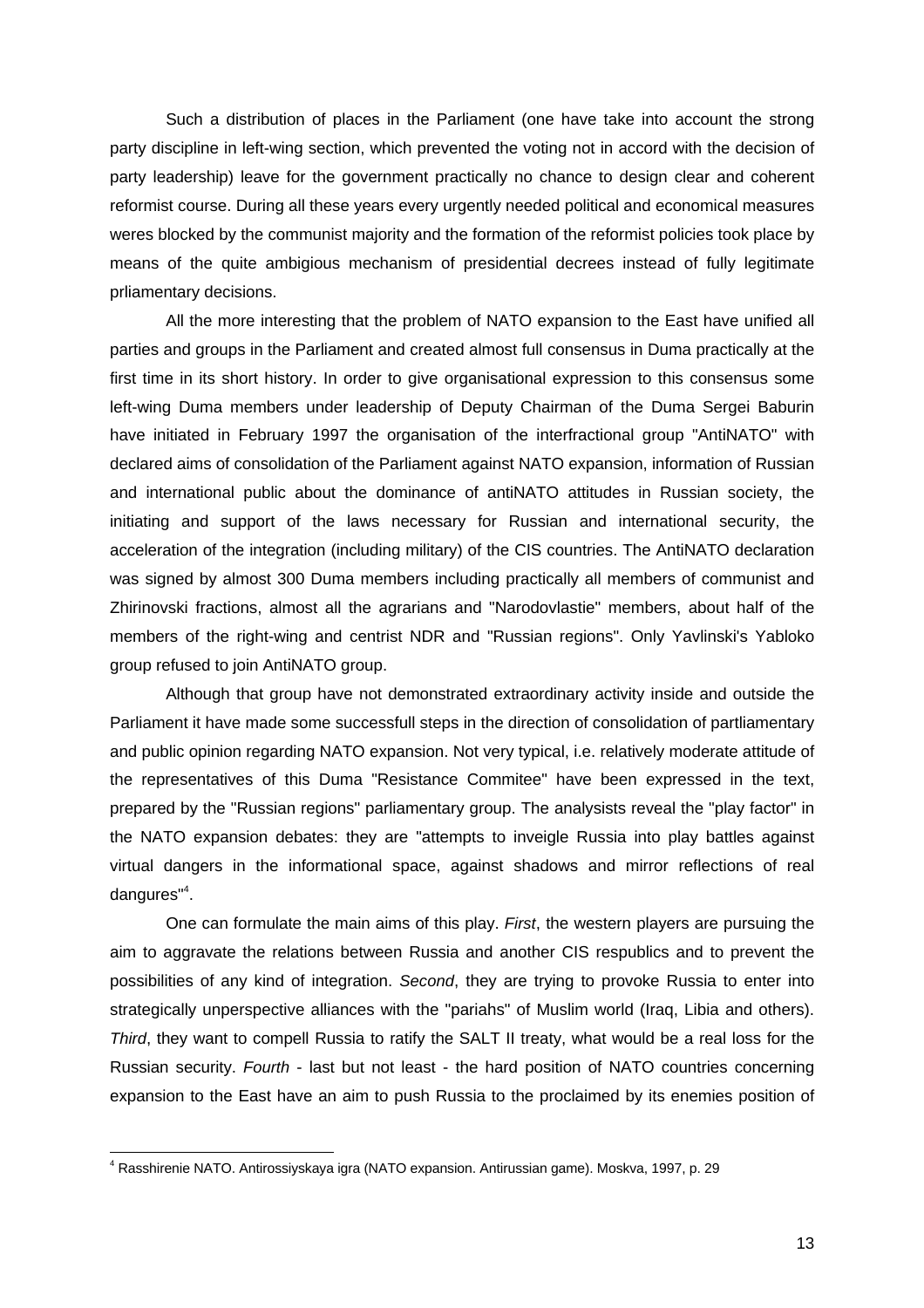the sharp confrontation with the West. Last scenario could bring a series of deadly dangerous consequences.

(a) Russia will be compelled to take some necessary mobilisational and military economical measures which will instantly produce Russia's international isolation and marginalisation; the first reaction to these measures shold be the end of the integration with Belorussia.

(b) The process will be accomppanied by the sharp growth of custom and tariff barriers against the Russian wares and introduction of different export and import limitations, what leads automatically to the disappearance of Russia from the world markets.

(c) The new aquired image of Russia as the real danger should secure the consolidation of Europe against the enemy and unproblematic further expansion of NATO to the East up to Baltic states, Ukraina and other CIS republics.

(d) Inside Russian elites the old split along the line "westerners - slavophiles" will be resurrected lessening the possibilities of integration among the Russian elites and in the society in general.

(e) These processes will stimulate the whole system of the interregional and transregional splits and dissenses in Russia and provoke the explosion of national and regional separatisms beginning from Kaliningrad region, which have yet demonstrated its "european" strivings, up to autonomic republic of Caucasus.

(f) The deterioration of economic situation together with the regional and political dissenses will create in Ruissia very convenient situation for the application of the proved technologies of NATO of the kind of "special operations" executed yet in forner Yugoslavia and other Balkan countries.

#### **6. Position of Government and Foreign Minisry**

*The content of the corresponding chapter in the end-text: The fluctuations of governmental poilitics to the NATO expansion problem. Analysis of interest groups and power constellations in the ruling elites - Role of predidential administration - Structure and positions of secret services - The so called "force" ministries: defence ministry, ministry of internal affairs, federal security service. Their role in the state politics -The president as the decision-maker, his constitutional function - Positions of Foreign Ministry in regard to NATO - Positions of Defence Ninistry and General Staff - Positions of different industrial lobbies in government and parliament).*

The elaboration of the position regarding NATO, as the Russian foreign politics in general, is the exclusive prerogative of the President and his Fereign Minister. That is why it is too hard to find in the media direct expression of the positions of different groups in the government regarding our problem. In the end-text I review the problem proceeding from the objective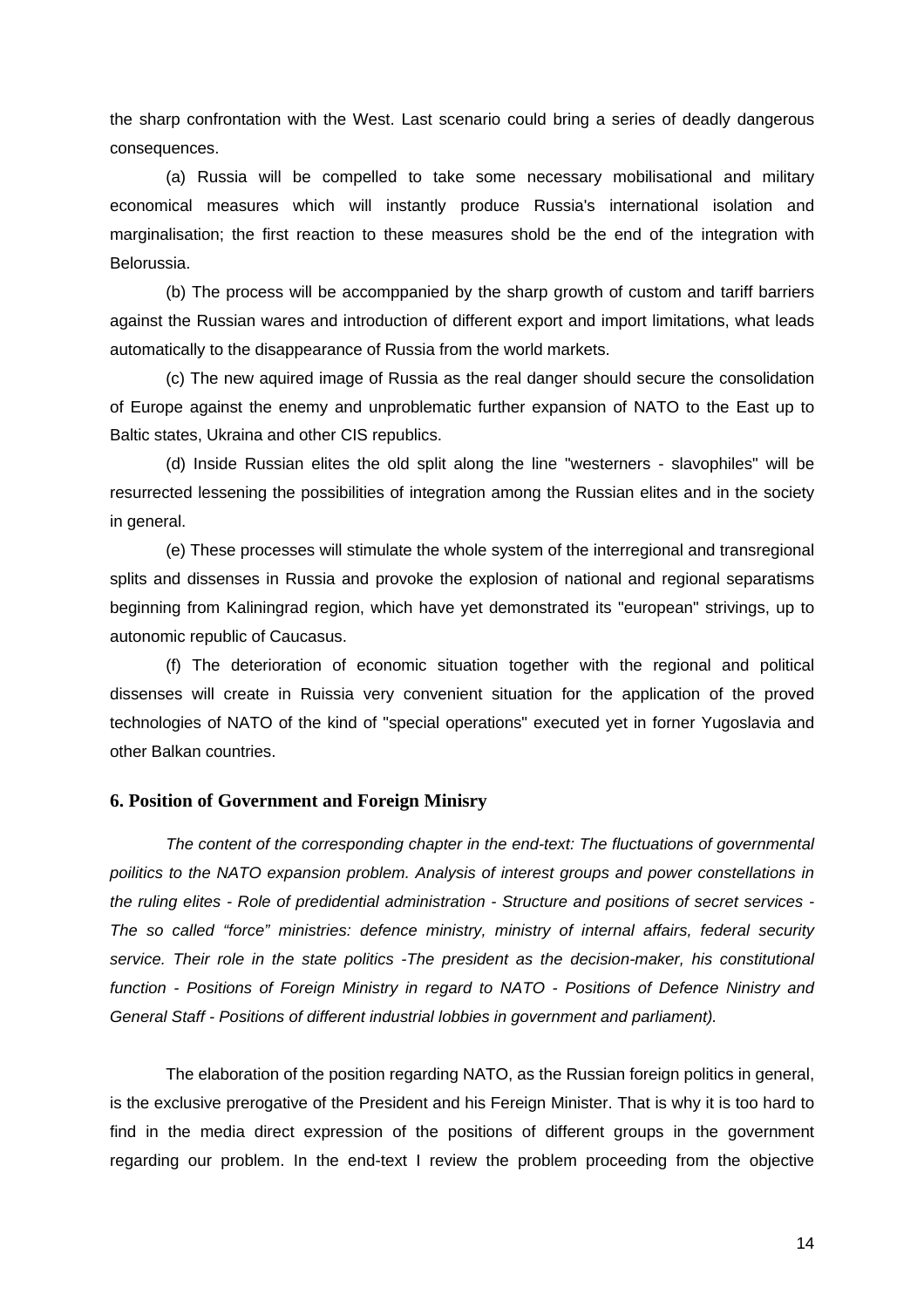analysis of the structure of the governmental agencies, of the power constellations in these area and from the insiders information got from some inetrviws I have held with some persons close to government.

According the general opinion in the political circles especially in the circles close to government three or four yars ago Russia have been able to win NATO expansion game, i.e. to prevent by diplomatic means the decion of the Alliance to expand itself to East European countries. The fatal role for Russia have played former Russian Foreign Minister Andrei Kozyrev, who against the instructions of the President Yeltsyn and Prime Minister Tchernomyrdin have made many ungrounded concessions and have created the atmosphere of tolerance and even acceptability from the Russian side of very problematic at that time question of NATO expansion. In a certain sense Kozyrev's politic concerning NATO is interpreted as a continuation of irresponsible actions of the former USSR President Michail Gorbatchov, who make a concessions in exchange to his own personal success in Western media and public opinion.

Actually this interpretation is an attempt to create the scapegoat in order to decline responsibility from the highest state officials. Of course, Kozyrev have established too close relations to his western counterparts and was not persistent enough in pursuing Rassian interests. But this euphorical attitude was typical three or four years ago for many Russian officials during their excursions to the West. Even Prime Minister Chernomyrdin have said in spring 1996 in Washington that he personally "sees no danger for Russia in NATO expansion".

Another cause of Russian seemingly careless attitude to NATO expansion at those days could be found in the "antiimperial" position of many represetative persons in Russian leadership. They thought that unconditioned seurrender of Russia and even division of the country into pieces, some of them ripe enough to join the Alliance, would be a proper price for the rejection of the imperial mentality and joining to the family of democratic states. Kozyrev have been belonging to that group; among other members are named Chubais, Burbulis and others.

The situation have radically changed with the coming of Evgeniy Primakov to the office of Foreign Minister. Just his persistent, cosequential and relative conservative position, based on the conception of the national interests of Russia as a whole have led to consolidation among Russian political, administrative and business elites in regard to NATO expansion. The previous "antiimperialists" have changed their positions too; Anatoliy Chubais spoke at the Davos meeting in 1997 as a devoted defender of Russia's interests. In March 1998 some attempts have been undertaken from Western (artickles in "the Wall Street Journal") as well as from Russian side to dismiss Primakov and to change the political course; they turned to be unsuccessful. Due to the governmental crisis Primakov has got the office of Prime Minister.

The ascention of Primakov means the farther consolidation of the approach of Russian elite groups to the problem of NATO expansion to the East. Primakov himself is a living embodiment of this consensus. As the former Director of the Foreign Intelligence Service he can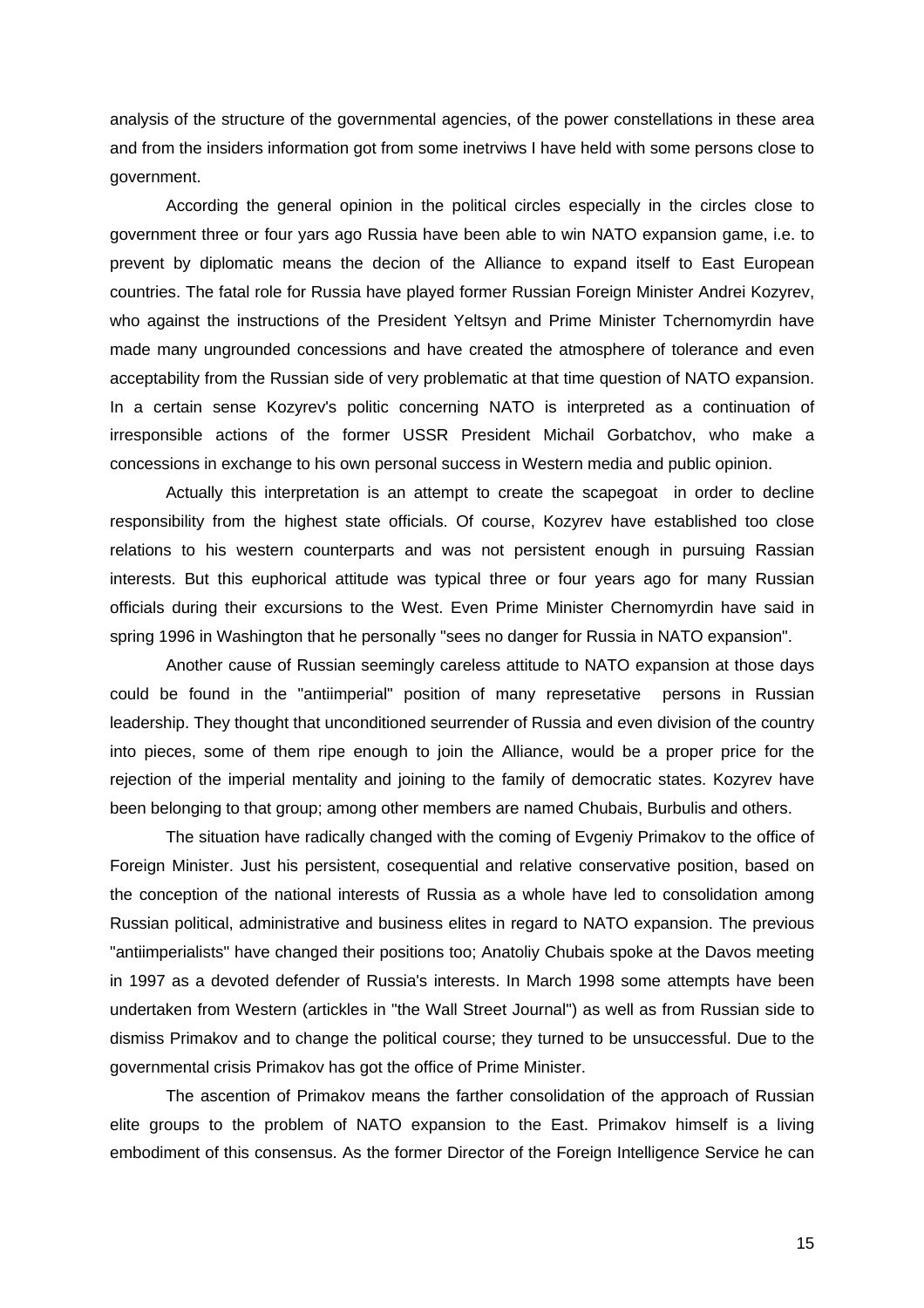secure for himself the support of different special services. He have got the unarguable authority among the academicians, diplomates and former Soviet high bereaucrats now representing new conservative (by no means communist!) wave in politics, business and administration after the failure of radical reformers of Gaidar and Chubais type.

The essence of Primakovs (and Russian) positian in regard to NATO expansion is the principal non-agreement with the Alliance politics and at the same time openness and readiness to cooperate with the Alliance in order to minimize the possible negative consequences of this iresponsible and mistaken politics for Russia and for Europe in general. The positions of secret services, of General Staff and Defence Ministry (as it can be drawn from open sources) are the literal reproduction of the principal features of Primakov's stand.

#### **7. Public opinion surveys**

 $\overline{a}$ 

*The content of the corresponding chapter in the end-text: Monitoring of public opinion research on the problem of NATO expansion to the East. - Results of questionnary surveys in the years 1996-97.*

The public opinion surveys in such research have their own specific value, because the media as well as parliamentary politicians, caught in their own political utopies, not so far reflect the state of the public mind, as express the political views and predelections of their editors, redacteurs and collaborators. They are making news in the literal sense of the word from their prejudices. This is another questions, if it is a general trait of all media or a specific Russian phenomena. I think it is in certain sense a malady of growth and aquiring the independence by Russian media. Is it right or false we have no another source of reliable information about the state of public mind exept public opinion research. At the time of the designing of the project. I had an intension to carry on my own small-scale research, i.e. to include one or two questions on the problem of NATO expansion into some large questionnnaries disseminated by large public opinion agencies and research centres. Unfortunately I have not succeeded. This area is fully commercialized and the modest financial possibilities of the project didn't allowed me to carry on the research of the kind. Because of it I have reduced my plans to the secondary analysis of the relatively scarce information aquired from the current publications of the following agencies: "Public opinion" Foundation, Russian Centre for Public Opinion Research and some others. The detailed research was made in the year 1997 by E. Bashkirova ("Romir" Public Opinion Centre) in the frame of NATO Democratic Institutions Fellowship Program. I shall not concentrate on her results here in the final report (you will find it in the end-text). Instead of it I'll try to make an interpretation of some data by the Public Opinion Foundation in Februar-March 1997 (Table 1)<sup>5</sup>.

<sup>&</sup>lt;sup>5</sup> Bulleten' Fonda Obschestvennoe Mnenie (Bulletin of the Public Opinion Foundation), Moscow, Mai-June, 1997; Nezavisimaya Gazeta, 10.04.1997. According represatative sample were interviewed 1500 respondents in 56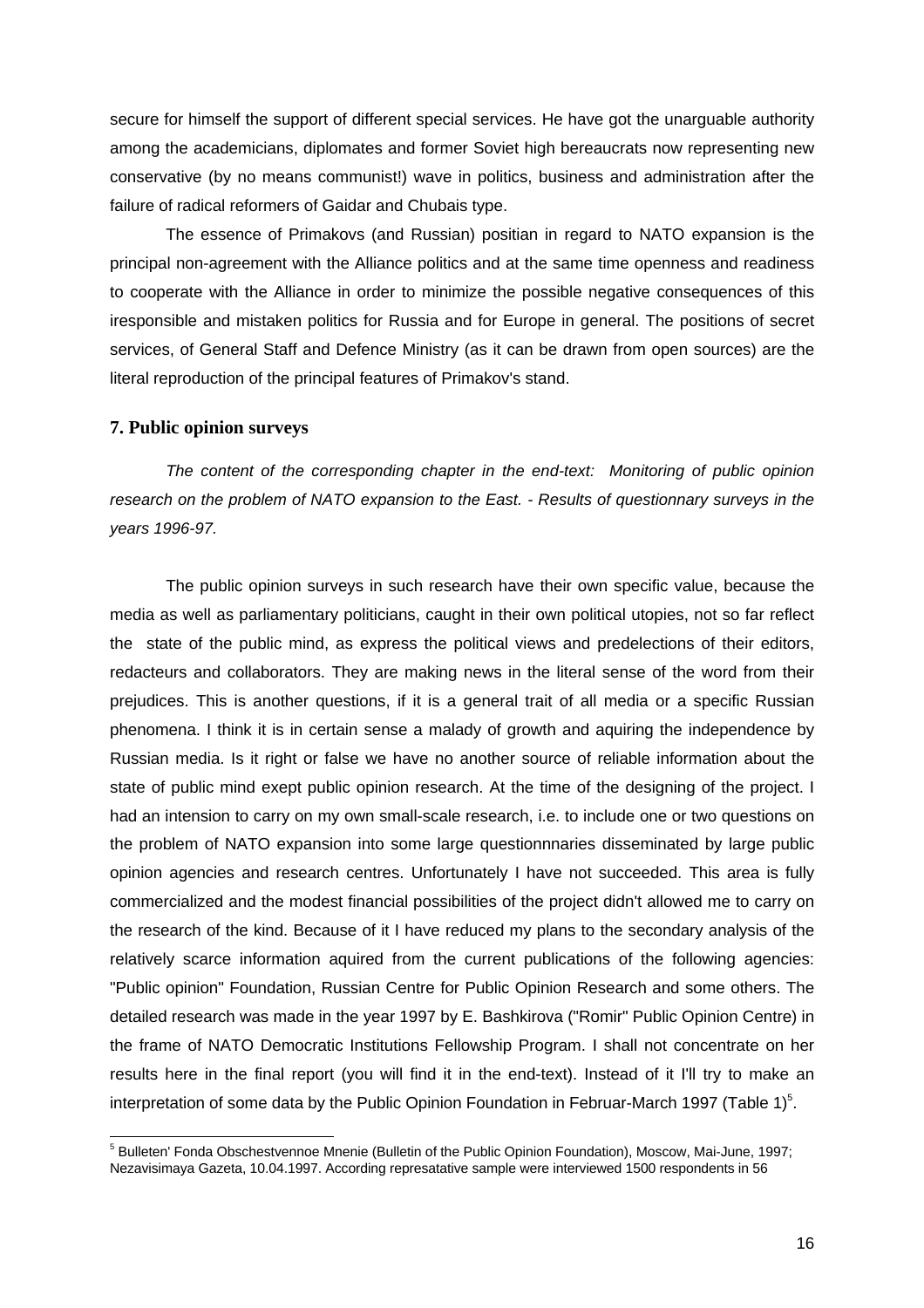Table 1

-

|                                   | December 1996 | Februar 1997 |
|-----------------------------------|---------------|--------------|
|                                   |               |              |
|                                   |               |              |
|                                   |               |              |
| Russia have to struggle           |               |              |
| against the NATO expansion to     | 31            | 29           |
| the East                          |               |              |
| Russia have to become NATO        | 22            | 19           |
| member state                      |               |              |
| Russia can let NATO to expand     |               |              |
| under condition of the çàêëb÷åíèå |               |              |
| âûãîäíîãî äîãîâîðà with the       | 9             | 17           |
| Alliance                          |               |              |
| Russia have not to resist to      | 3             | 6            |
| NATO expansion                    |               |              |
| have no opinion                   | 35            | 29           |

At the very first look the table shows the slight change of the public attitudes from the direct unconditional opposition to NATO expansion to the admissability of the neigbourhood with NATO and the possibility of cooperation. But at the second look we can observbe even more important changes. *First*, lessening of the number of people who oppose the expansion is accompanied by the slight lessening of the admirers of the Alliance who are eager to see Russia among the NATO members. Although the changes in the firsts two lines are not very persuasive and stay in the borders of statistical bias, the figures in the third line (expansion in exchange to agreement) demonstrate significant growth. On my opinion it is the change from affectively conditioned direct resistance and direct agreement to more realistic and more rational position. The growing part of Russian population is coming to opinion that Russia have no possibilities to resist successfully to NATO expansion and at the same time it have no chance to instant change of status from loser to winner (i.e. to aquire a full membership in NATO).

*Second,* we can see the significant (6% against 3%) growth of people, who don't want Russia to resist NATO expansion. Both the people who think "positively" (fourth line) and think "realistically" in 1997 are recruited from the part of population which an year ago either actively resisted to NATO or had no definite opinion on the problem.

To sum up one can say that according the results of opinion survey in the period 1996- 1997 (i.e. before fatal summer of 1997) the problem of NATO expansion in the growing measure became the problem of public interest and the public opinion. That period demonstrated the significant change of attitudes from negative (in regard to expansion) to realistic and positive. In the spring of 1997 almost the quater of Russian population - 23% - got the position "let it go"

communities of urban and agricultural type from 29 autonomic republics and administrative regions of Russian Federation.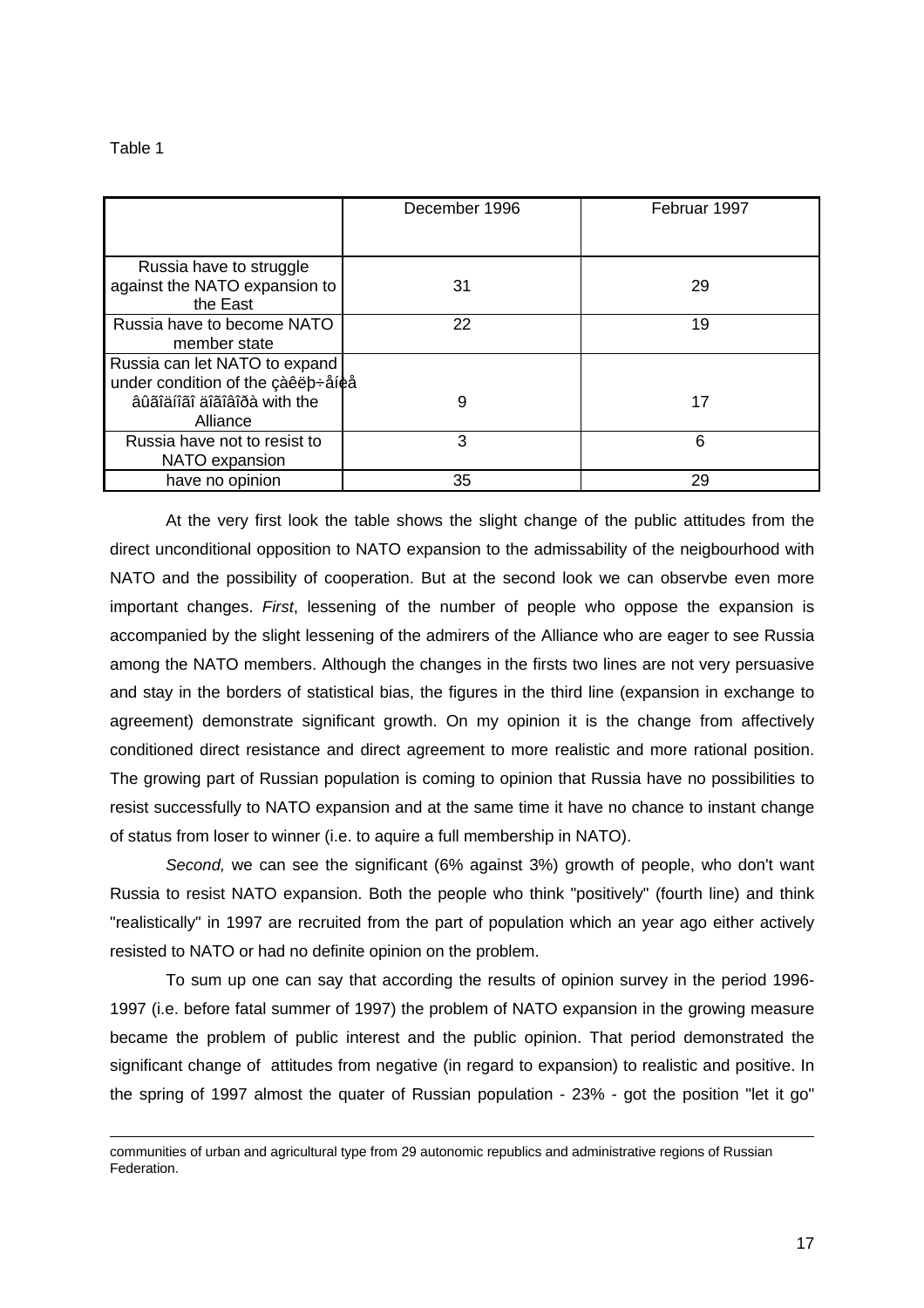(under certain conditions or unconditionally) against 12% in the end of 1996. That is the unexpected result of active anti-NATO campaign in mass media during winter- spring 1996-97!

But even more important result of this research consist in the demonstration of the deep discrepancies between the attitudes of the general public and the position of government and the parliament. As one can conclude from previous sections of present text, the parliamentary groups and givernment officials express almost unanimously the sharp rejection of the NATO expansionist tendencies; this position does not reflect more complex and differentiated state of public opinion.

"Public Opinion" Foundation collected some data on the supposed motivation of politicians, who take the rejective position on the problem of NATO expansion. The question was: "Nowaday almost every politician in Russia expresses negative attitude towards NATO expansion to the East. How could you explain this attitude?" Answers were distributed as follows (Table 2)<sup>6</sup>.

Table 2

| by the striving to defend Russia against the real military danger from the<br>West       | 18 |
|------------------------------------------------------------------------------------------|----|
| by the ñòðàõ, îïàñåíèÿ to lose the control of the former Russian allies                  | 14 |
| by the striving to çàêëb÷èòü âûãîäíûé political and military äîãîâîð with                |    |
| western countries or to get more economical and financial help                           | 14 |
| by the striving to îòâëå÷ü the attention of population from sharp<br>economical problems | 13 |
| by the striving to catch the attention of electorate, to win political "scores"          | 11 |
| have no opinion                                                                          | 30 |

The data demonstrate that less than 1/5 (18%) of Russians percieve the resistance of the politicians and officials to NATO expansion as the striving to defend the country against the real danger. The majority of respondents evaluate the arguments of politicians as mere political rethoric (about 52%). The rethorical arguments can be evaluated positevely (for the benefits of Russia) and negatively (for own personal benefits of political players). Striving to preserve control and to get additional economocal help (lines 2 and 3) can be evaluated positively, striving "to take off the attention" or "to win political scores" (lines 5,6) can be evaluated rather negatively than positively. Being questioned about the motivation of politicians in their resisstance to NATO expansion almost 1/4 of resondents (24%) have given the answers that presupposed the nagative evaluation. Although in regard to this answer one can speak only about implicite evaluation, one can not help but conclude, that more than the half of Russian population either have no opinion or have a negative opinion about the motives of politicians in their resistance to NATO expansion.

 6 Data fron February 8-9, 1997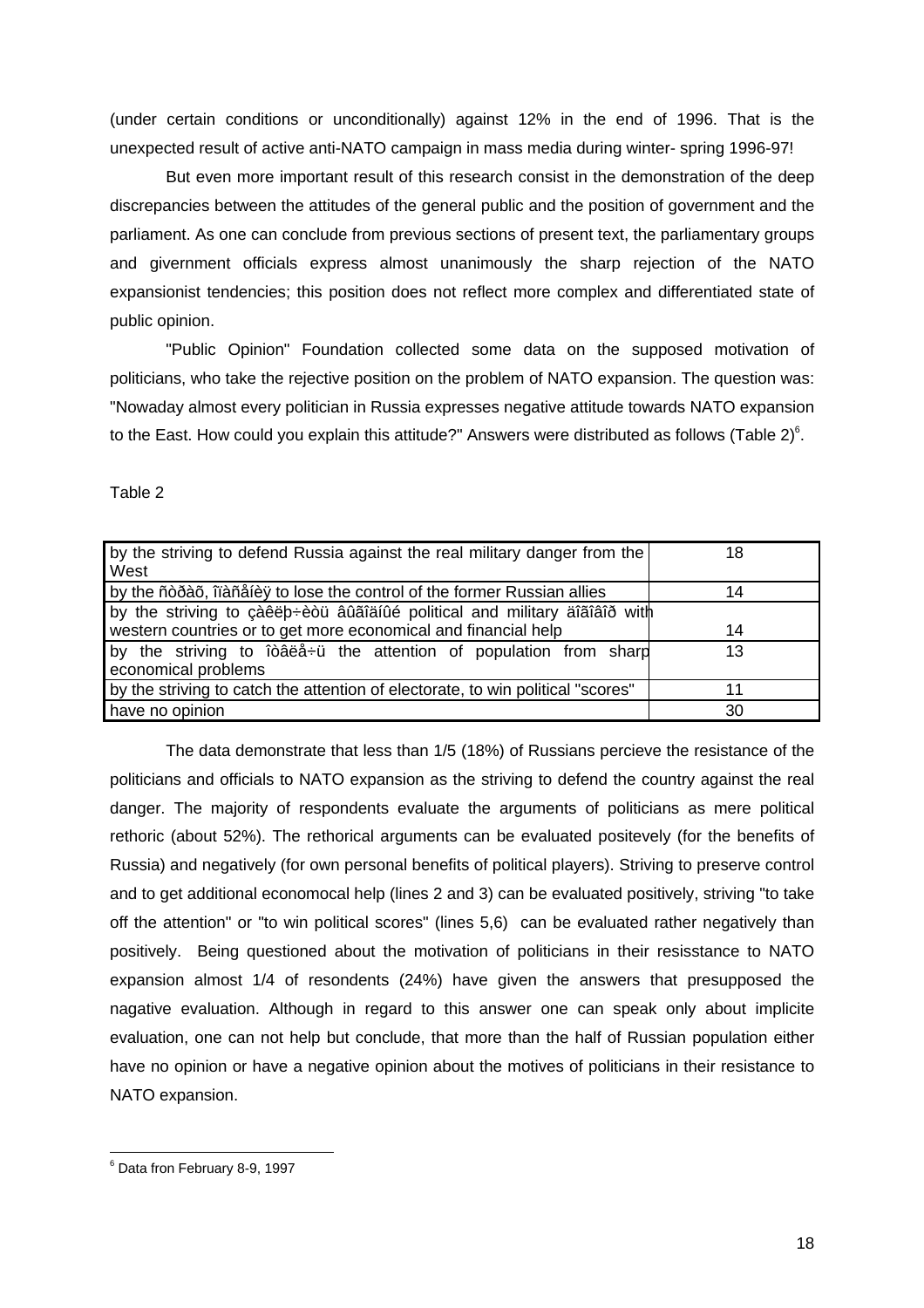But one have not to pay too much attention or to ascribe too much weight to these figures and to attempt to construct on them elaborated informational and political strategies. They reflect the typical for Russian public opinion today protest sentiments, which are the results of unsatisfactory economic condition and the deep rooted distrust against the power elites. The population evaluates its own perspectives very pessimistic. This can be illustrated by some figures from the same survey of "Public Opinion" Foundation (Tables 3 and 4).

Table 3.

|                | How do you think, will the life in Russia<br>after the Presidential Election change<br>to better, to worse or will not change? | How do yoy evaluate the change in<br>Russia after th elections? |
|----------------|--------------------------------------------------------------------------------------------------------------------------------|-----------------------------------------------------------------|
|                | <b>June 1996</b>                                                                                                               | February 1997                                                   |
| better         | 37                                                                                                                             |                                                                 |
| without change | 33                                                                                                                             | 32                                                              |
| worse          | 16                                                                                                                             | 59                                                              |
| no opinion     | 13                                                                                                                             | ⌒                                                               |

Table 4

The percent of people who have expressed agreement with one of the following statements.

| I've found my own place in todays life; I have now a better life as before<br>reforms    |    |
|------------------------------------------------------------------------------------------|----|
| I have ajusted myself to todays life and I live the same way as before<br>reforms        | 23 |
| I have not managed to ajust myself to todays life; I live now worse as<br>before reforms | 64 |
| It's hard to answer                                                                      | 5  |
|                                                                                          |    |

These data doesn't need expanded commentary. They reflect the background of the attitudes to NATO politics and of the evaluation of the motives of the members of Russian elites by the Russian population. Both attitudes are the product of the protest sentiments. Russian politicians have learned to manipulate these protest feelings. In the course of elections on the different levels (local, regional, parliamentary) it's enough for a candidate to demonstrate that the local elite tried to exclude him (or her) from the election race to secure his (her) victory. And vice versa: the massive support of authorities in most cases produce the negative reaction of electorate. The unexpected victory of Zhirinovsky party at first Duma elections was result of protest voting. Since that victory the story of Zhirinovcki is the story of decreasing influence. In a certain sense the positive relation of the Russian population toward NATO expansion can be explained as a reaction against the consensus achieved by Russian political elites. According the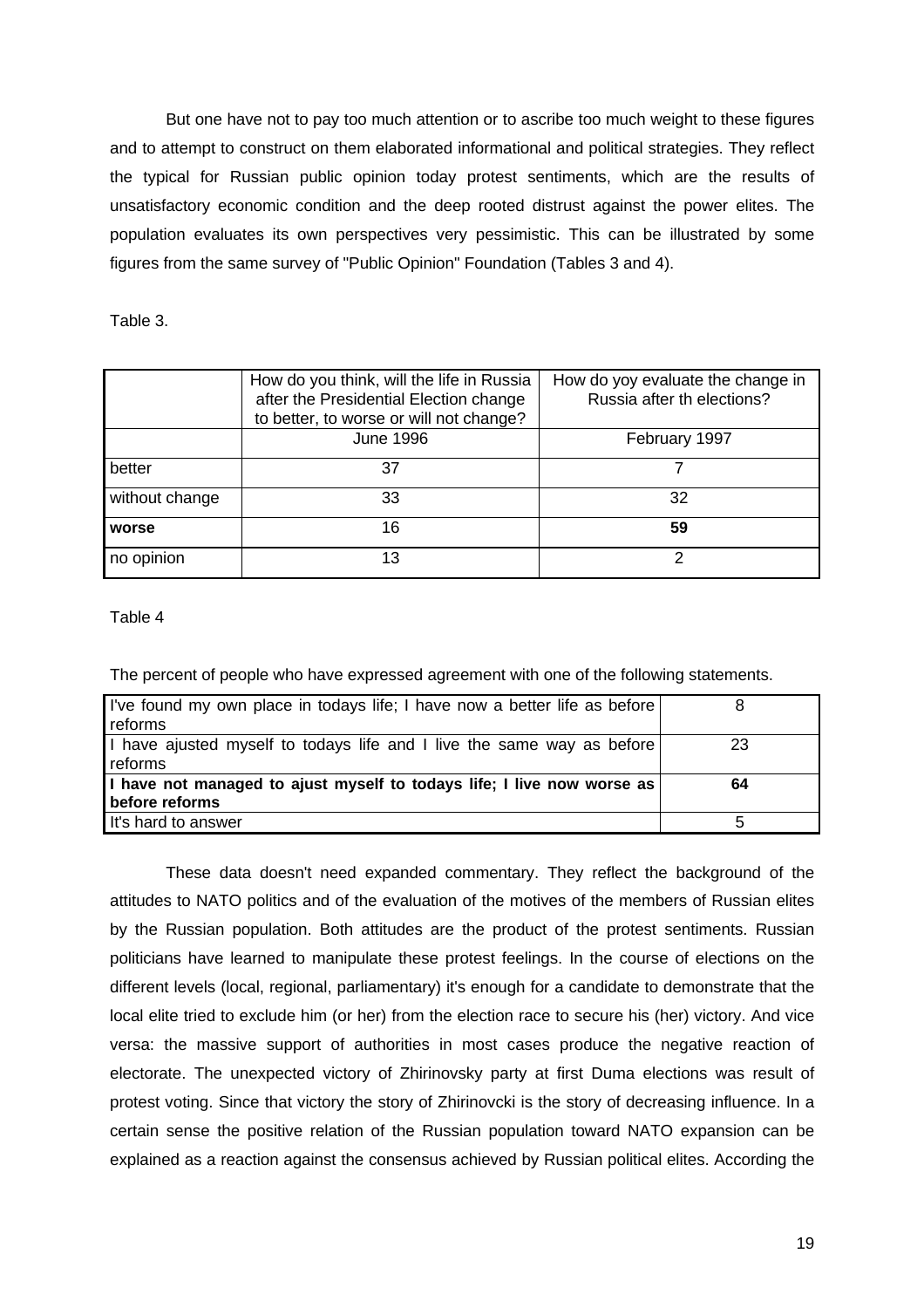above cited data (Table 1) the sharp growth of proNATO feelings among Russian population have coincided with the period of massive antiNATO propaganda in mass media preceding the important decisions in May and July 1997.

There is another argument against overevaluation of the positive attitudes of Russian population to the problem of NATO expansion. Drowing their conclusion about the state of public opinion and looking at the public opinion as the basis of policy construction sociologists and political planners are proceeding from the implicit assumption that the respondents are wellinformed citizens. The findings of E.Bashkirova demonstrate clearly that the respondents are often ignorant concerning the substance of the questions. According her paper, in June 1997, i.e. at the moment of the sharpest debates about NATO expansion, only 33% of respondents stated that they were aware of the plans to expand NATO, and another 18% believed that they were "somewhat aware". In other words, only half of the Russian population were aware or somewhat aware about the subject of the opinion survey. Only 43% of interviewed heard at that moment that the Fundamental Act NATO-Russia was signed a month ago. 17% said theyu have not heard about it, while the remainder found it hard to answer<sup>7</sup>.

Even more surprising look the ideas of respondents about the states which should be the first to join the Alliance (Table  $5^{\circ}$ )

These finding make highly problematic the widely acepted apellations to public opininon as the last criteria of correct politics as well as the habit of contrasting the manipulative ideas of corrupted politicians and the simple and sane opinion of a man from the street.

Table 5

 $\overline{a}$ 

--------------------------------------------------------------------------------

| <b>State</b>   | Share of respondents who think that this state |
|----------------|------------------------------------------------|
|                | should be the first to be admitted to NATO (%) |
|                |                                                |
| Latvia         | $24,5 - 24,7$                                  |
| Lithuania      | $24,2 - 25,1$                                  |
| Poland         | $24,1 - 18,4$                                  |
| Estonia        | $20.5 - 20.0$                                  |
| Czech Republic | $17,3 - 9,5$                                   |
| Ukraine        | $13.4 - 10.5$                                  |
|                |                                                |

<sup>&</sup>lt;sup>7</sup> Bashkiriva E. Democracy, Foreign Policy and Media in Russian Federation. Final Report for NATIP, Moscow, 1998, p. 12<br><sup>8</sup> հետ

Ibid., p.13. The first figure in the right column relates to the survey in June 1997, while the second one - to the survey in January 1997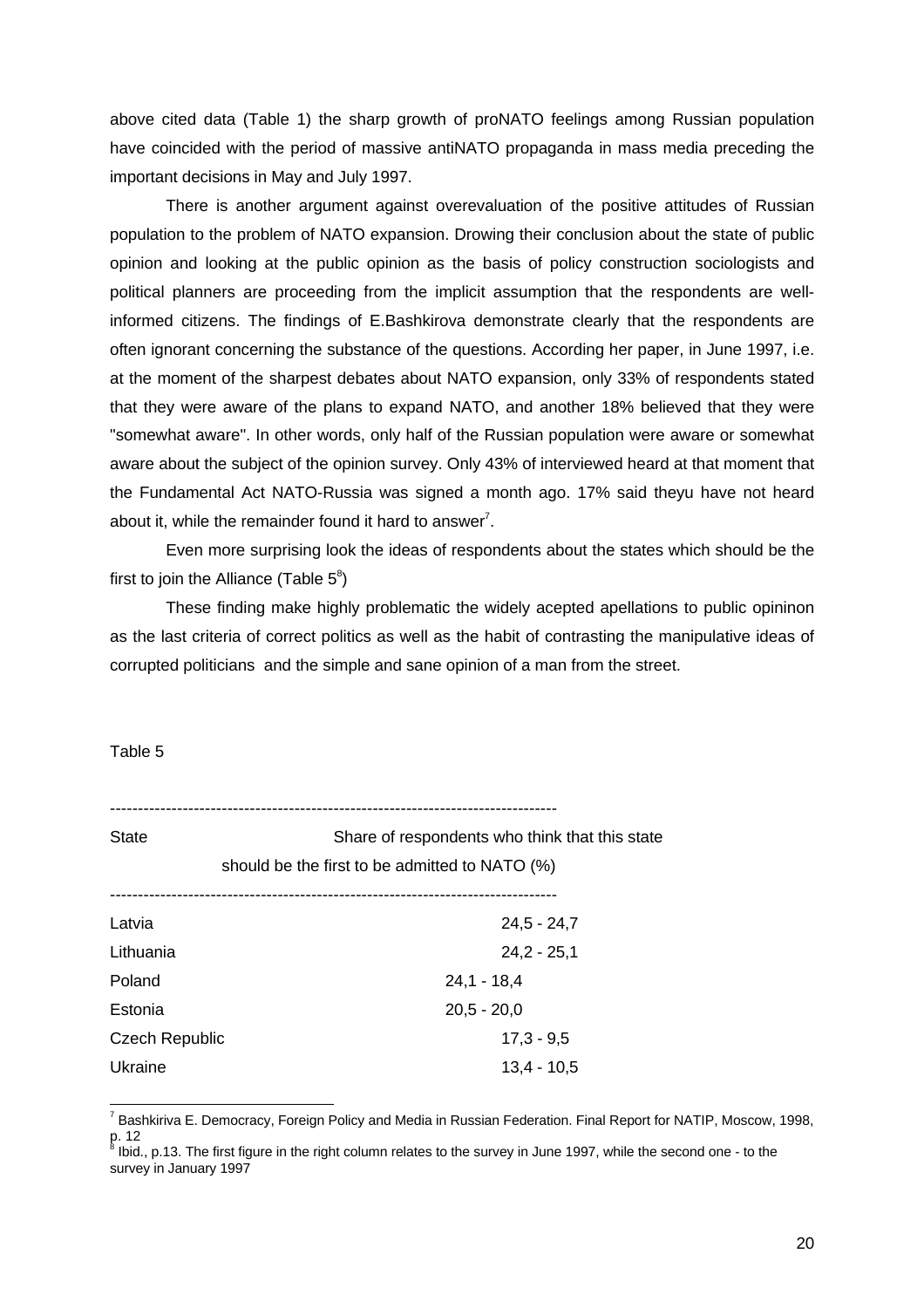Nethertheless, being compared with the data of the research of E. Bashkirova (the detailed comparison you can find in the end-text) the survey of "Public opinion" Foundation demonstrate the existense during the years 1996-97 of the

stable tendence of growth among Russian population of the positive and realistic attitude toward NATO expansion to the East. Unfortunately I haven't in my disposal the newest results of public opinion surveys on the problem. I am afraid that there is no systematic research of the kind because after the joning of three East-European countries to NATO, the problem of NATO expansion lose its weight in Russian public debates until the time the next round of the expansion come.

## **8. Ñonclusions and recommendations**

--------------------------------------------------------------------------------

Review and analitical account of the positions and arguments of Russian public opinion and of different types of decision makers in Russian politics regarding NATO expansion to the East reveals the next characteristic features:

(a) Contrary to the prevailing media reports Russian society is not essentially unified in the negative attitude regarding NATO expansion. On the one side we have to do with a relative consolidation of the Russian elites against expansion of the Alliance. This negative position is differently grounded in the different interpretations of the process but basically unified concerning the necessity of diplomatic resistance and of strengthening of military and economic potential of Russia at the face of possible farther expansion from the Western side.

On the other side there are relatively positive and realistic attitudes of the Russian population partly motivated by the ignorance about the real state of events and by protest sentiments directed against the opinion of authorities.

One can draw a conclusion about twofold dissent in Russian political and public life; first, the dissent between political class and general public, second, the dissent inside the general public itself: almost equal parts of the population (about 30-35 % on the each side) hold divergent opinions on the problem of NATO expansion. In the course of time preceding the Madrid Summit and the invitation of three East-European countries to join the Alliance these divergent attitudes have not undergone noticeable change.

(ñ) Nevertheless one can count on the significant opinion change, which can take place after during the next two or three years. On the previous stages of the process the sharpness of conflict was reinforced by the possibility (though imaginal) to achieve the change of NATO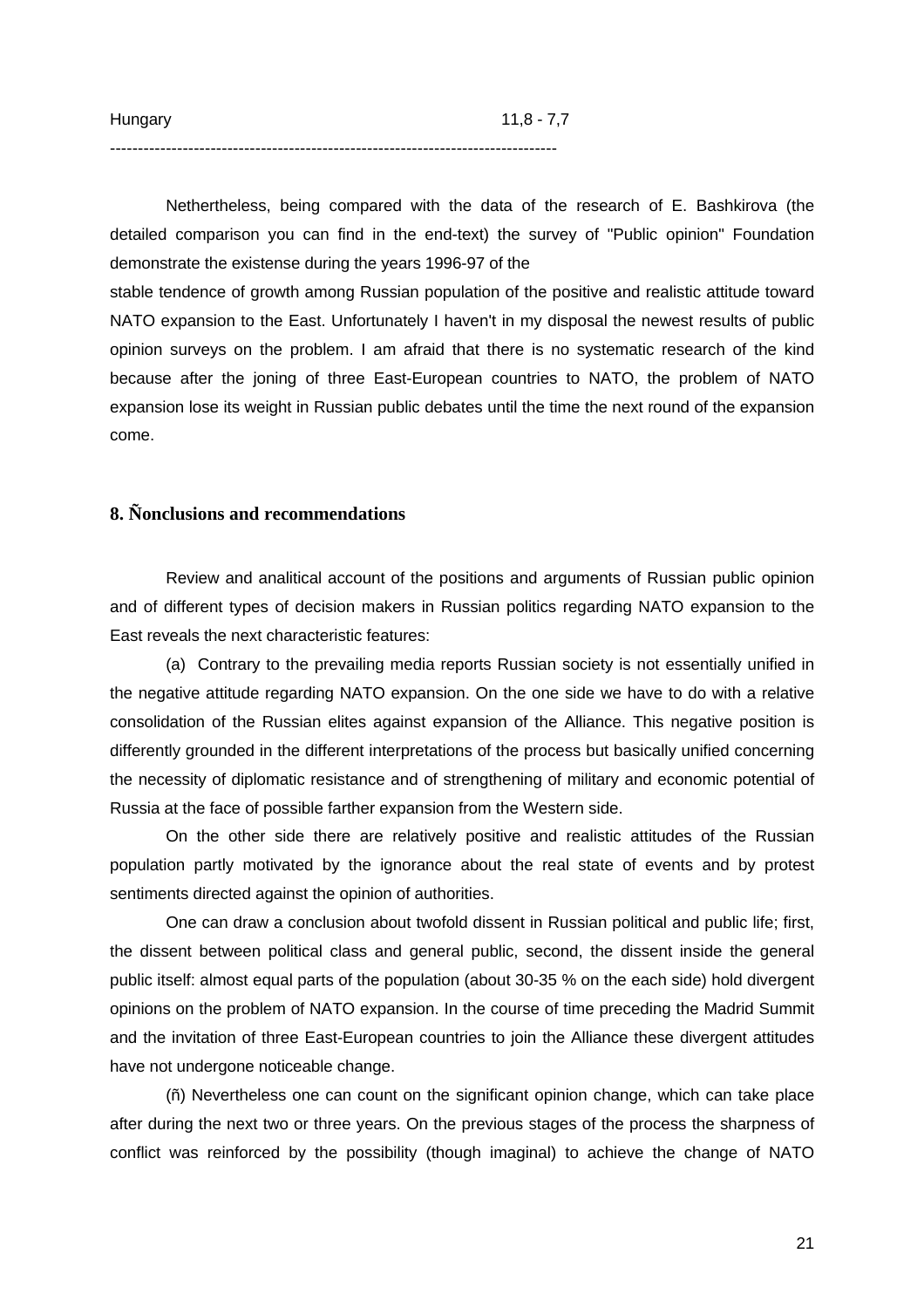expansionist plans or to negotiate the honored conditions for the Russian part. Now when all the sources of influence are exhausted and NATO movement to western borders of Russian Federation became the real fact, three important conseqences of that fact for the Russian public opinion became obvious.

*First:* the drastic and general loss of interest to the problem of NATO expansion. Russian diplomacy continues its struggle against NATO actions in Serbia and against participation of NATO troops in conflict around Iraq, but for the officialdom as well as for general public the expansion of military infrastructere and the presence of NATO troops along the Russian borders is almost accomplished fact. Now its the problem of specialized agencies and not of public interest. This loss of interest is confirmed by the decrease of the number of publication on the problem during last year.

*Second:* there is taking place the curious process of habituation of Russians to the possibility of existence under the circumstances, which in beforehand seemed to be impossible and even unthinkable. During the last ten years Russian population had experienced a series of shocks of the kind: collapse of the Soviet Union, transformation of the Soviet republics into independent states, loss of Sevastopol and Black Sea fleet, failure in Chechnya and so on. NATO expansion is of the same kind. The impossibility of influence dictates the necessity to adapt to the objective state of events. Russia have learned to lose, to suffer, to tolerate - new habits and skills for the former superpower.

*Third:* the achievement of NATO aims in Eastern Europe have opened the perspectives of its farther expansion. The Russian state now have no economical and military means of counteraction. The public opinion too: it became more fatalistic. For example, the joining of Ukraine or Moldova to NATO would not arouse a storm in the Russiam public opinion or àctive political counteractions (its another question if such an expansion is necessary or adviseable for NATO itself).

Unfortunatrly there were no public opinion surveys on the problem of NATO expansion after the end of 1997. Since that time the problem practically disappeared from newspaper pages and sociologists questionnaries. It proves once more the lost of interest to the problem and the growing of fatalism. From the objective point of view just now is the time for the Alliance to define its strategy and undertake some decisive strategical steps.

(d) The main problem at the time consists in the choice of strategy from the western side. Speaking generally there exist two strategical possibilities. The *first* one is the continuation of the strategy of *soft blackmailing* in regard of Russia. Its a hightime now for this kind of action. First, Russia demonsrates its economical and military weakness and strongly depends on the economic help of western governments and international financial organisatuions. Second, Russia could be blamed to be the center and main source of crimnnal acftivity in Europe and partly in USA. Third, Russia can be shown to stand on the eve of the communist revanche and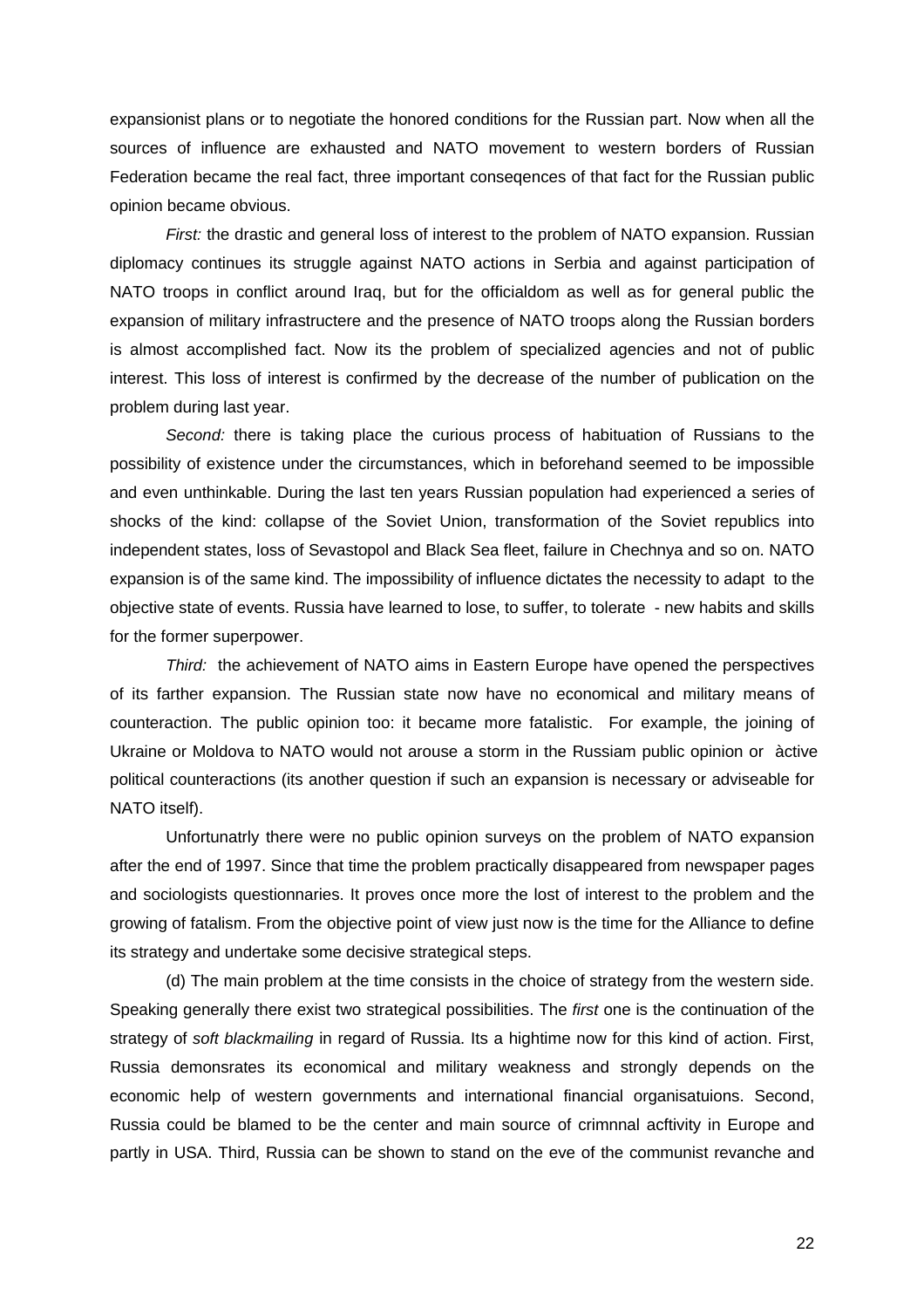resurrection of totalitarian state with all tragic consequences for all her neigbour-states and for her own population. (The second and third points are mythical constructs, but western mass media have prepared yet European and American public for the acceptance of very bad and even worse news from Russia). Fourth, western leaders have not to be loyal as earlier to President Yeltsin personally and to the reformist circles in general. The President demonsrate more and more the signs of political autism. and redical reformers have discredited themselves; to support these people and even to keep aquantance with them is not good recommendation in the Russian (and not only Russian) politics.

Therefore it is high time now for the exercise of the politic of soft blackmailing of Russia i.e. for its isolation and creation of the new cordon sanitaire between Russia and Europe. It would be the continuation of the traditional western politics regarding Russia. The decisive flaw of this kind of action is that it inevitably reinforces the isolationistic attitudes inside of Russia and proves the truth of the communist and nationalist arguments of the critics of NATO expansion, as they were cited in sections 4 and 5. On the manner of self-fulfilling prophecy such actions can bring to the light of day the worst potentials of the modern Russian situation: perspective of militarisation, mobilisational economy, supression of the civil rights and coming back of the communist rulers of Russia.

On the Western side the continuation of the politics of soft blackmailing, i.e. the farther expansion eastwards without seriously taking into account Russian interests would mean the treason to the spirit of global democratic project (as it was formulated in the section 3 of this text) and the transition on the position of the archaic geopolitical thought. Among the practical consequences of this course of action could be humanitarian, demografphic and maybe military catastrophe on the giant Eurasian space and maybe the deep change of the geopolitical and geostrategical situation on the global scale.

The *second* strategical choice for the Alliance (and for the West in genersl) is the cooperative *reconstruction of North Eurasia.* This is the concept, borrowed from the works of social scientist D. Dragunski<sup>9</sup>. The idea of reconstruction consists in the transformation of Northern Eurasia into the integral part of the democratic industrial Northern "belt" of the globe. From this point of view the task of Western politics in regard to Russia corresponds to the principles and the spirit of the global progressistic ideology of the West in the contrast to conservative geopolitical implications of the poilitics of soft blackmailing.

It is not the place here to get into details of this politics. I only want to show the meaning of the choice of the NATO politics regarding Russia and to warn against the simple choice (blackmailing) wich looks very suggestive at the face of the obvious weakness of Russia today.

 $\overline{a}$ 

<sup>&</sup>lt;sup>9</sup> Dragunski D. Etnopoliticheskie protsessy na postsovetskom prostranstve i rekonstruktsiya severnoy Evrazii (Ethnopoilitical processes on the post-soviet space and reconstruction of Northern Eurasia) / Polis, 3, 1995